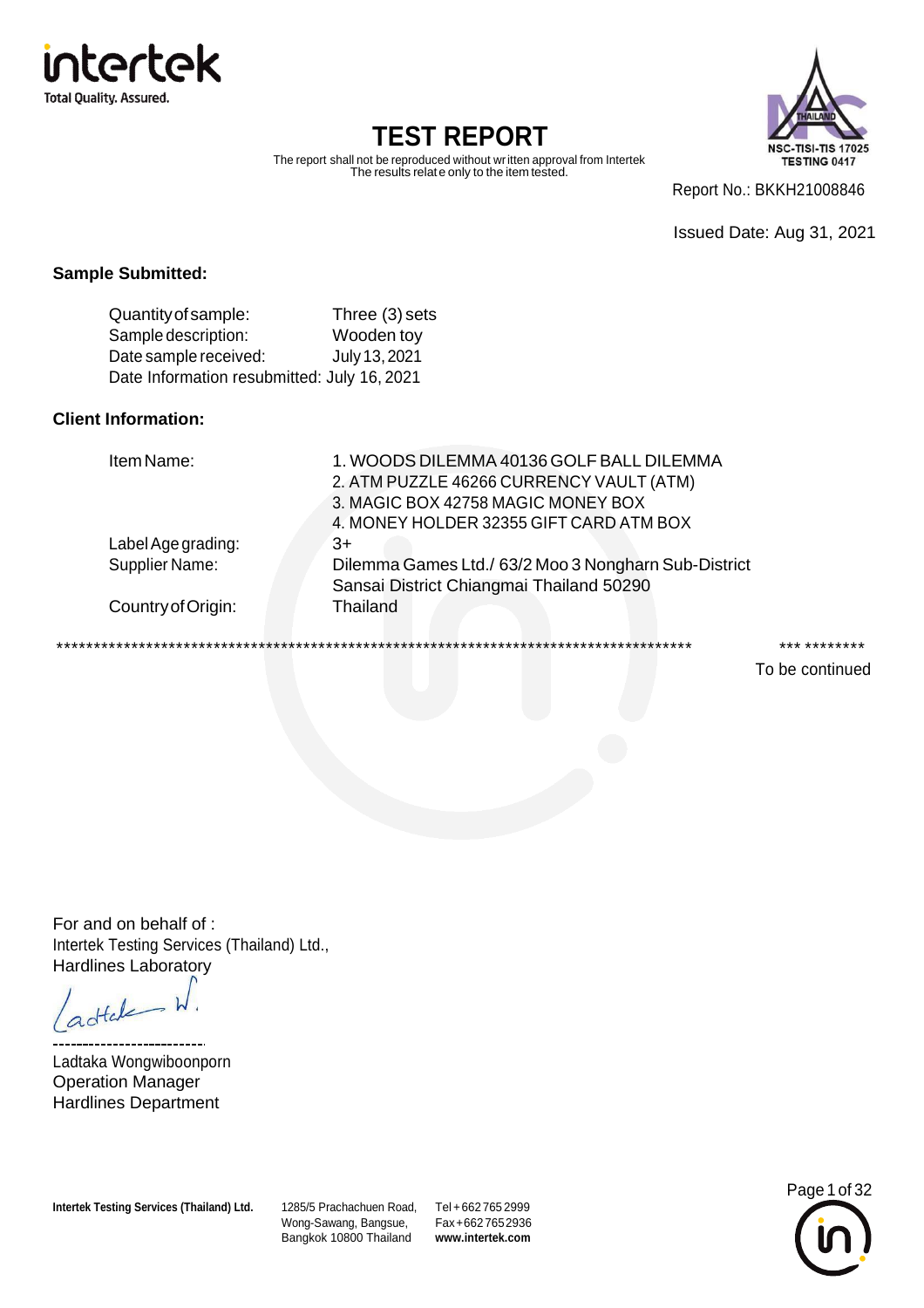



The report shall not be reproduced without written approval from Intertek The results relate only to the item tested.

Report No.: BKKH21008846



#### **Test conducted:**

As requested by the applicant, for details please refer to attached page(s) \*\*\*\*\*\*\*\*\*\*\*\*\*\*\* \*\*\*\* \*\*\*\*\*\*\*\*\*\* \*\*\*\*\*\*\*\*\*\*\*\*\*\*\*\*\*\*\*\*\*\*\*\*\*\*\*\*\*\*\*\*\* \*\*\*\*\*\*\*\*\*\*\*\* \*\* \*\*\*\*\*\*\*\*\*\*\*\*\*\* \*\*\*\*\*\*

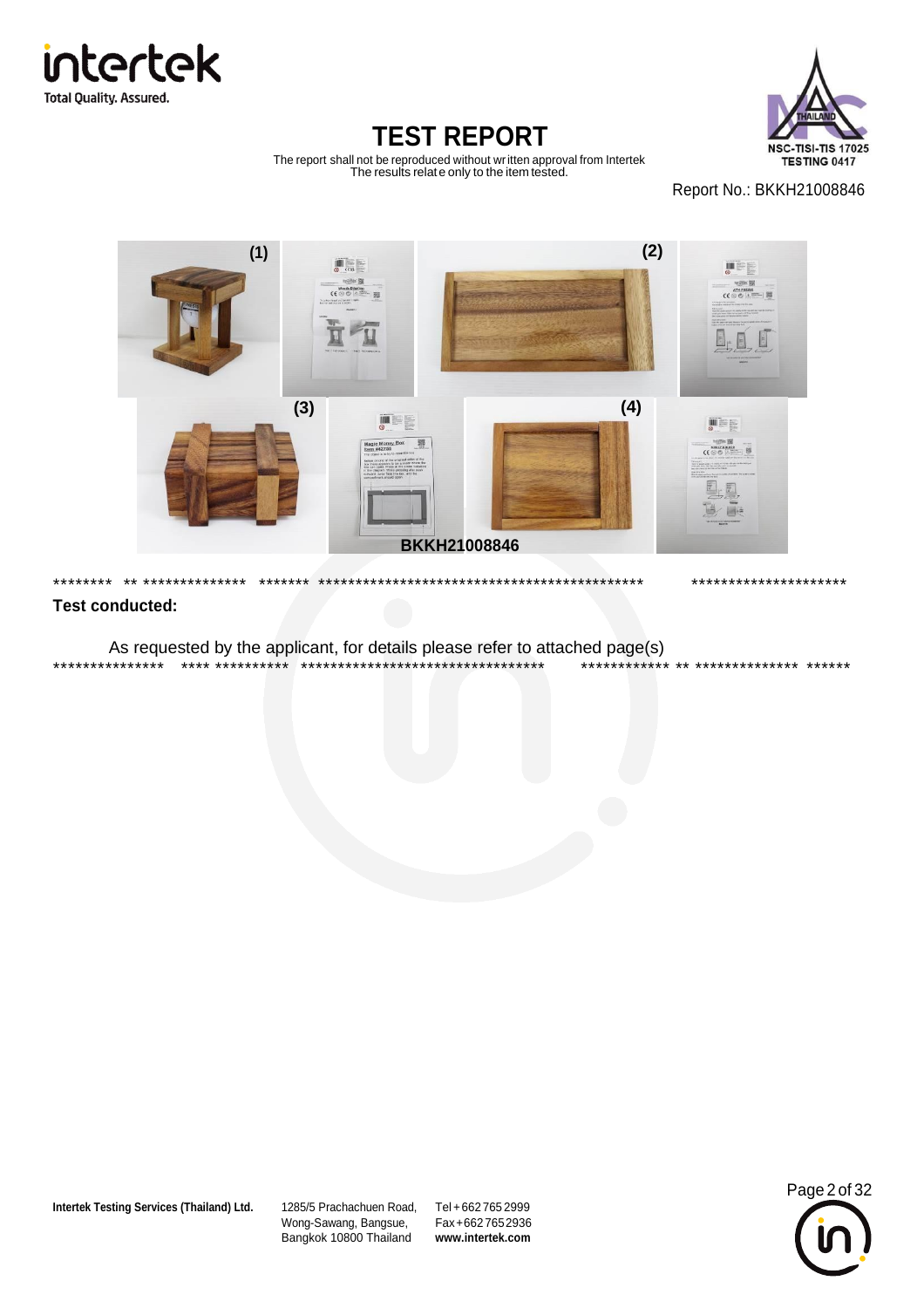

The report shall not be reproduced without written approval from Intertek The results relate only to the item tested.



Report No.: BKKH21008846

| <b>Tested samples</b><br>Submitted sample(s) | Standard<br><b>ASTM F963-17</b><br>- Physical and mechanical tests                                                                                                        | Result<br>Pass |
|----------------------------------------------|---------------------------------------------------------------------------------------------------------------------------------------------------------------------------|----------------|
|                                              | <b>ASTM F963-17</b><br>- Flammability test of materials other than textile materials                                                                                      | Pass           |
|                                              | Canada Consumer Product Safety Act Toys Regulations<br>SOR/2011-17 with amendment SOR/2016-195 and SOR/2016-<br>302<br>- Mechanical and physical test excluding section 3 | Pass           |
|                                              | Canada Consumer Product Safety Act Toys Regulations<br>SOR/2011-17 section 21 with amendment SOR/2016-195 and<br>SOR/2016-302<br>- Celluloid or cellulose nitrate         | Pass           |
|                                              | <b>ASTM F963-17</b><br>- Heavy Elements Test                                                                                                                              | Pass           |
|                                              | U.S. Consumer product safety improvement<br>Act 2008(H.R. 4040) Title I, Section 101<br>For total lead content in surface coating                                         | Pass           |
|                                              | U.S. Consumer Product Safety Improvement Act 2008<br>(H.R. 4040) Title I, Section 101 for total Lead Content in<br>Non-surface coating material (substrate)               | Pass           |
|                                              | US16 CFR Part 1307 for Prohibition of Children's Toys and<br>Child Care Articles Containing Specified Phthalates                                                          | Pass           |
| **************************                   |                                                                                                                                                                           |                |

Wong-Sawang, Bangsue, Bangkok 10800 Thailand

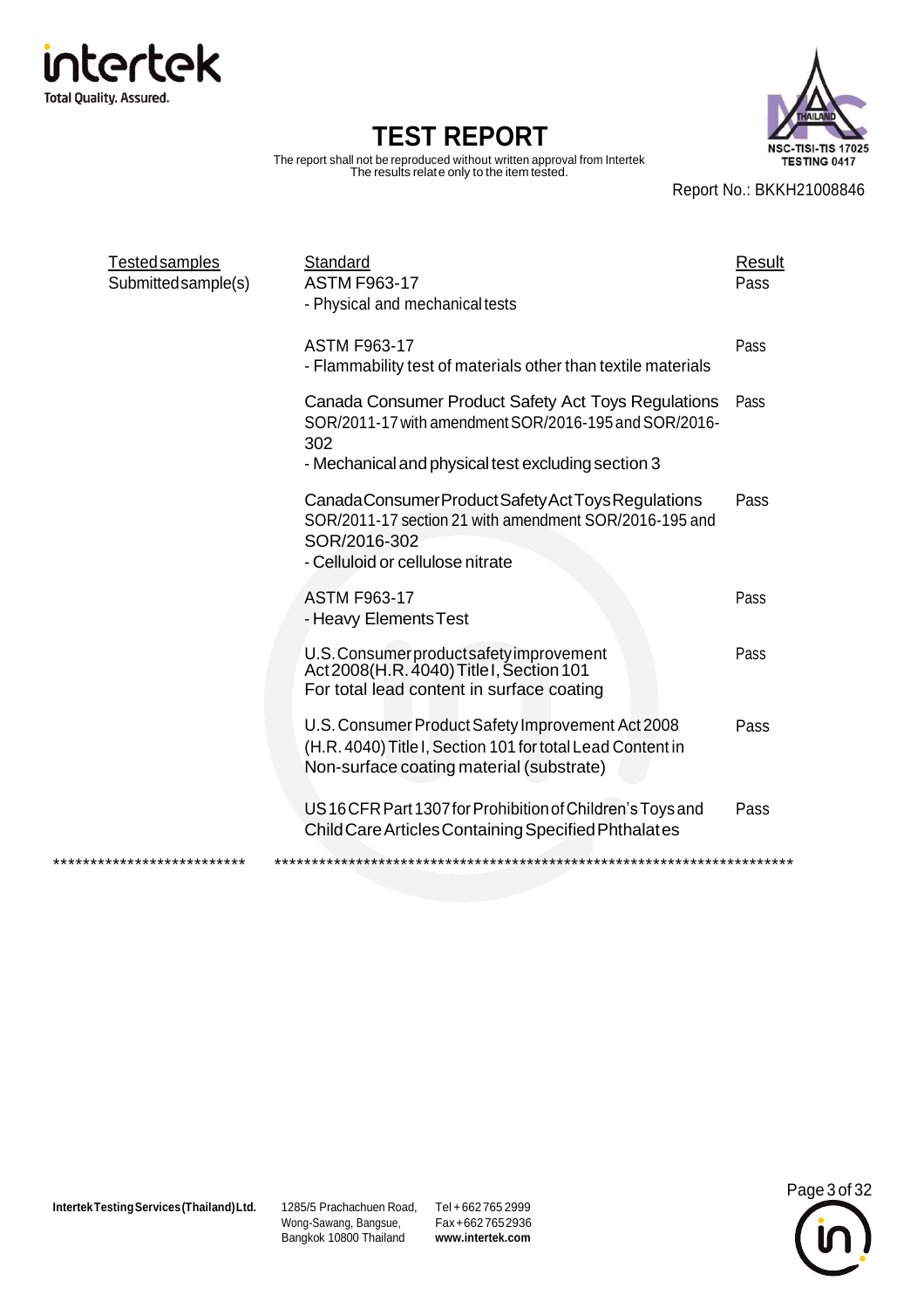



The report shall not be reproduced without written approval from Intertek The results relate only to the item tested.

Report No.: BKKH21008846

#### **Conclusion:**

| <b>Tested samples</b> | Standard<br>Canada Consumer Product Safety Act Toys Regulations<br>SOR/2011-17 Section 23 and amendment SOR/2016-195<br>for toxic elements test | Result<br>Pass |
|-----------------------|-------------------------------------------------------------------------------------------------------------------------------------------------|----------------|
|                       | Canada Consumer Product Safety Act Toys Regulations<br>SOR/2016-193<br>- Total Lead and Mercury on surface coating                              | Pass           |
|                       | Canada Consumer Product Safety Act Toys Regulations<br>SOR/2018-83<br>- Total Lead insubstrate                                                  | Pass           |
|                       |                                                                                                                                                 |                |



Wong-Sawang, Bangsue, Bangkok 10800 Thailand

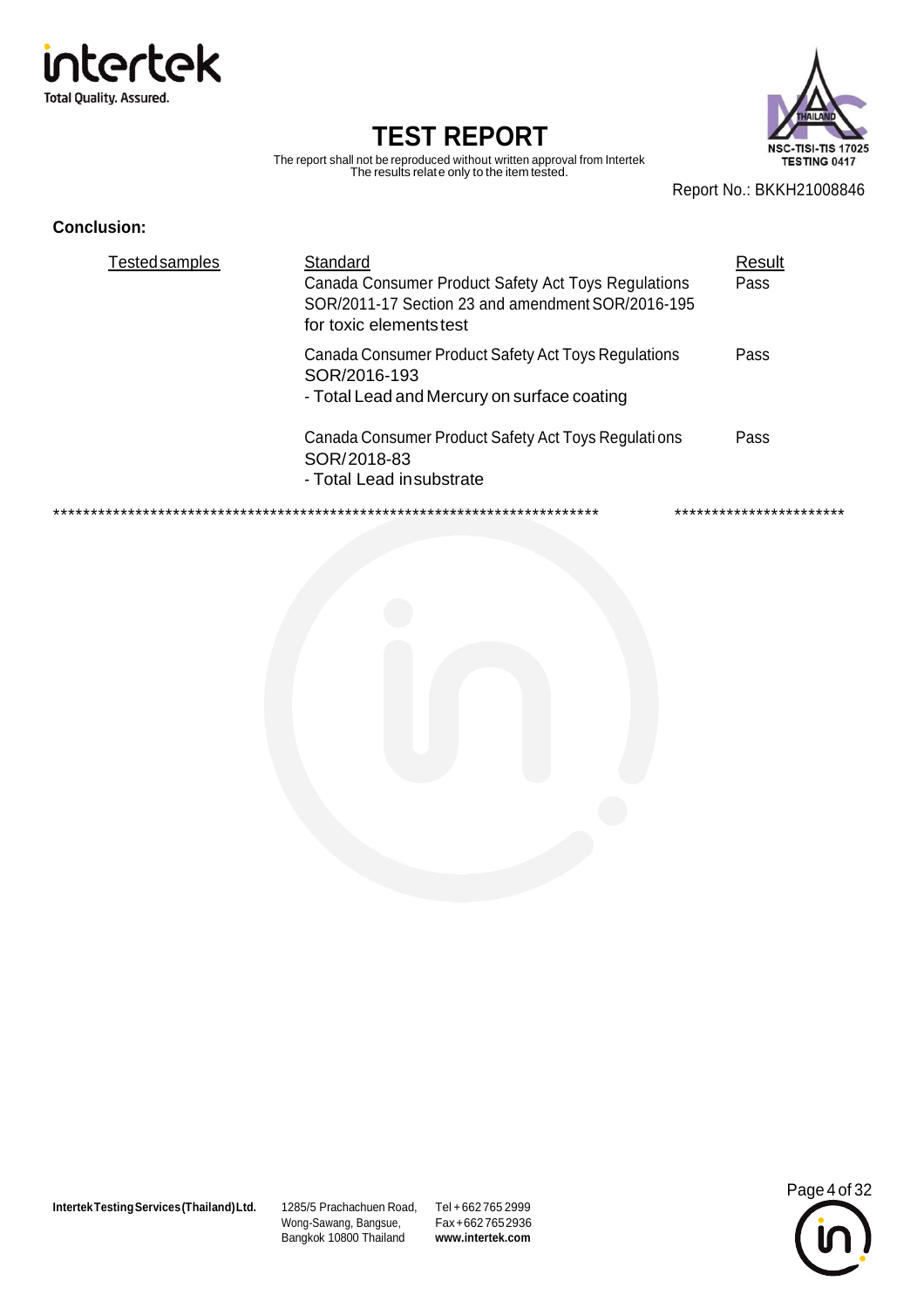



Thereportshallnotbereproducedwithout writtenapprovalfromIntertek The results relate only to the item tested.

Report No.: BKKH21008846

Test conducted:

1 Physical and Mechanical Tests

#### 1.1 WOODS DILEMMA 40136 GOLF BALL DILEMMA

Test Standard: ASTM Standard Consumer Safety Specification for Toy Safety F963-17.

Applicant's specified testing age : For ages over 3 years

The submitted samples were undergone the use and abuse tests in accordance with the Federal Hazardous Substances Act (FHSA), Title 16, Code of Federal Regulations : -

| <u>Test</u>      | <b>FHSA</b>          | Parameter         |
|------------------|----------------------|-------------------|
| Drop test        | Section 1500.53(b)   | $4 \times 3.0$ ft |
| Torque test      | Section 1500.53(e)   | 4 in-lbf          |
| Tension test     | Section 1500.53(f)   | $15$ lbf          |
| Compression test | Section $1500.53(q)$ | 30 lbf            |

| Clause              | <b>Testing items</b>                                           | <b>Assessment</b> |
|---------------------|----------------------------------------------------------------|-------------------|
| 4.1                 | Material quality                                               | P                 |
| 4.5                 | Sound-producing toys                                           | <b>NA</b>         |
| 4.6.1               | Toys intended for children under 36 months (small objects)     | <b>NA</b>         |
| $4.6.2^{\triangle}$ | Mouth-actuated toys                                            | <b>NA</b>         |
| 4.6.3               | Toys and games for 36 months to 72 months (small part warning) | <b>NA</b>         |
| 4.7                 | Accessible edges                                               | P                 |
| 4.8                 | Projections                                                    | <b>NA</b>         |
| 4.9                 | Accessible points                                              | P                 |
| 4.10                | Wires or rods                                                  | <b>NA</b>         |
| 4.11                | Nails and fasteners                                            | <b>NA</b>         |
| 4.12                | Plastic film                                                   | <b>NA</b>         |
| 4.13                | Folding mechanisms and hinges                                  | <b>NA</b>         |
| 4.14                | Cords, straps and elastics                                     | <b>NA</b>         |
| 4.15                | Stability and over-load requirements                           | <b>NA</b>         |
| 4.16                | Confined spaces                                                | <b>NA</b>         |
| 4.17                | Wheels, tires and axles                                        | <b>NA</b>         |
| 4.18                | Holes, clearance, and accessibility of mechanisms              | <b>NA</b>         |
| 4.19                | Simulated protective devices                                   | <b>NA</b>         |

**IntertekTestingServices(Thailand)Ltd.** 1285/5 Prachachuen Road, Tel +662 765 2999

Wong-Sawang, Bangsue, Bangkok 10800 Thailand

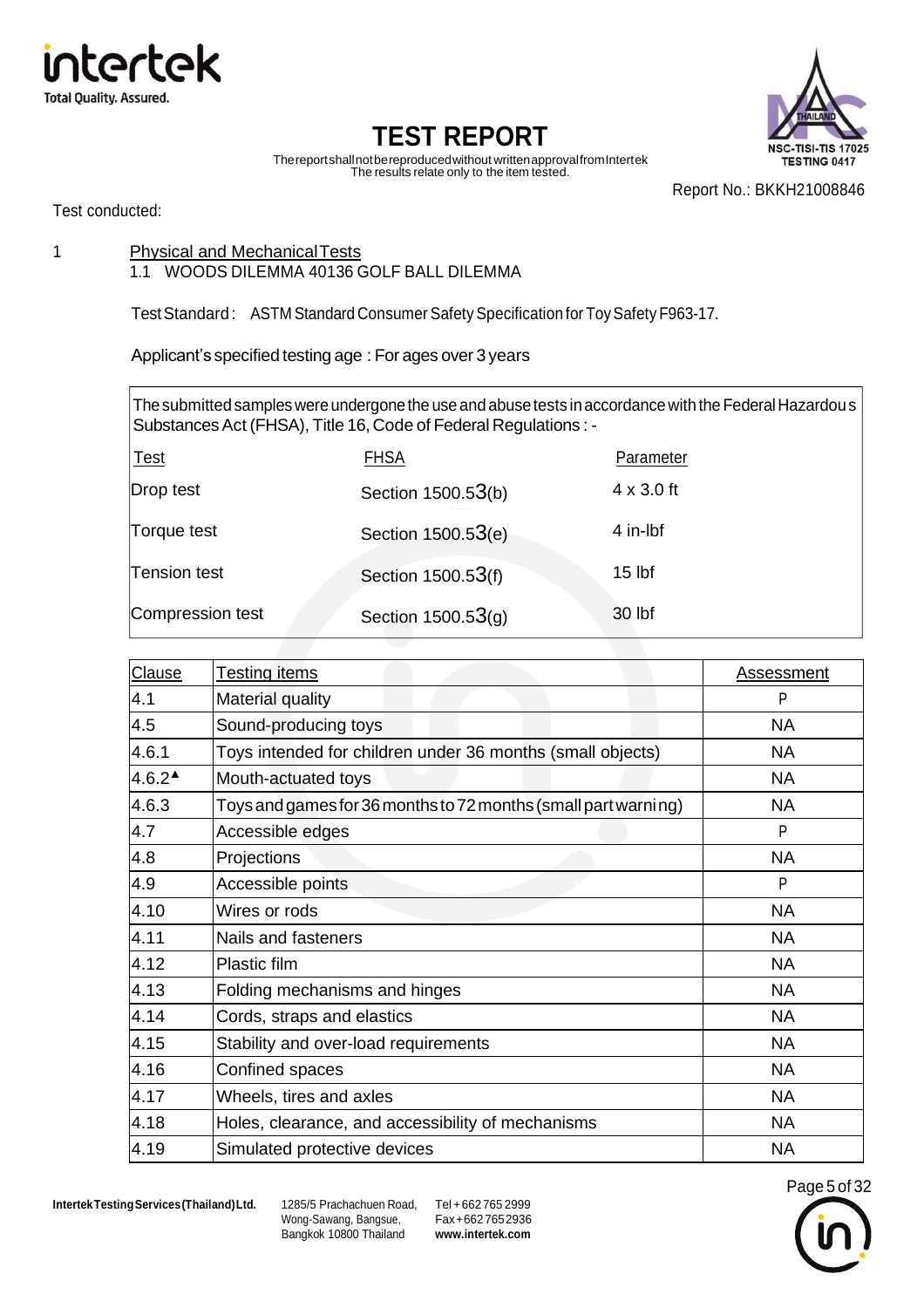



Thereportshallnotbereproducedwithout writtenapprovalfromIntertek The results relate only to the item tested.

Report No.: BKKH21008846

Test conducted:

| Clause                                                  | Testing items                                          | <b>Assessment</b> |
|---------------------------------------------------------|--------------------------------------------------------|-------------------|
| 4.20                                                    | <b>Pacifiers</b>                                       | <b>NA</b>         |
| $(4.20.1^{\triangle})$                                  |                                                        |                   |
| 4.21                                                    | Projectile toys                                        | <b>NA</b>         |
| 4.22                                                    | Teethers and teething toys                             | <b>NA</b>         |
| 4.23                                                    | <b>Rattles</b>                                         | <b>NA</b>         |
| 4.24                                                    | Squeeze toys                                           | <b>NA</b>         |
| 4.25<br>$(4.25.10^{\text{A}}),$<br>$4.25.11^{\text{A}}$ | Battery-operated toys                                  | <b>NA</b>         |
| 4.26                                                    | Toys intended to be attached to a crib or playpen      | <b>NA</b>         |
| 4.27                                                    | Stuffed and beanbag-type toys                          | <b>NA</b>         |
| 4.28                                                    | Stroller and carriage toys                             | <b>NA</b>         |
| 4.29                                                    | Art materials                                          | <b>NA</b>         |
| 4.30                                                    | Toy gun marking                                        | <b>NA</b>         |
| 4.31                                                    | <b>Balloons</b>                                        | <b>NA</b>         |
| 4.32                                                    | Certain toys with nearly spherical ends                | <b>NA</b>         |
| 4.33                                                    | <b>Marbles</b>                                         | <b>NA</b>         |
| 4.34                                                    | <b>Balls</b>                                           | P                 |
| 4.35                                                    | Pompoms                                                | <b>NA</b>         |
| 4.36                                                    | Hemispheric-shaped objects                             | <b>NA</b>         |
| $4.37^{\triangle}$                                      | Yoyo elastic tether toys                               | <b>NA</b>         |
| 4.38                                                    | Magnets                                                | <b>NA</b>         |
| 4.39                                                    | Jaw entrapment in handles and steering wheels          | <b>NA</b>         |
| 4.40                                                    | <b>Expanding materials</b>                             | <b>NA</b>         |
| 4.41                                                    | Toy chests                                             | <b>NA</b>         |
| 5                                                       | Labelling requirement                                  | P                 |
| 6                                                       | Instructional literature                               | P                 |
| $\overline{7}$                                          | Producer's markings<br>- name of distributor (package) | Yes               |
|                                                         | - address (package)                                    | Yes               |

Remark: P=Pass NA= Notapplicable

 $\Box$  = Tested items are not included in the TISI Accreditation

The submitted samples were undergone the tests in accordance with clause 8.5 through clause 8.17 and 8.19 through 8.26 on normal use, abuse and specifictests for different types of toys whichever is applica ble.

**IntertekTestingServices(Thailand)Ltd.** 1285/5 Prachachuen Road, Tel +662 765 2999

Wong-Sawang, Bangsue, Bangkok 10800 Thailand

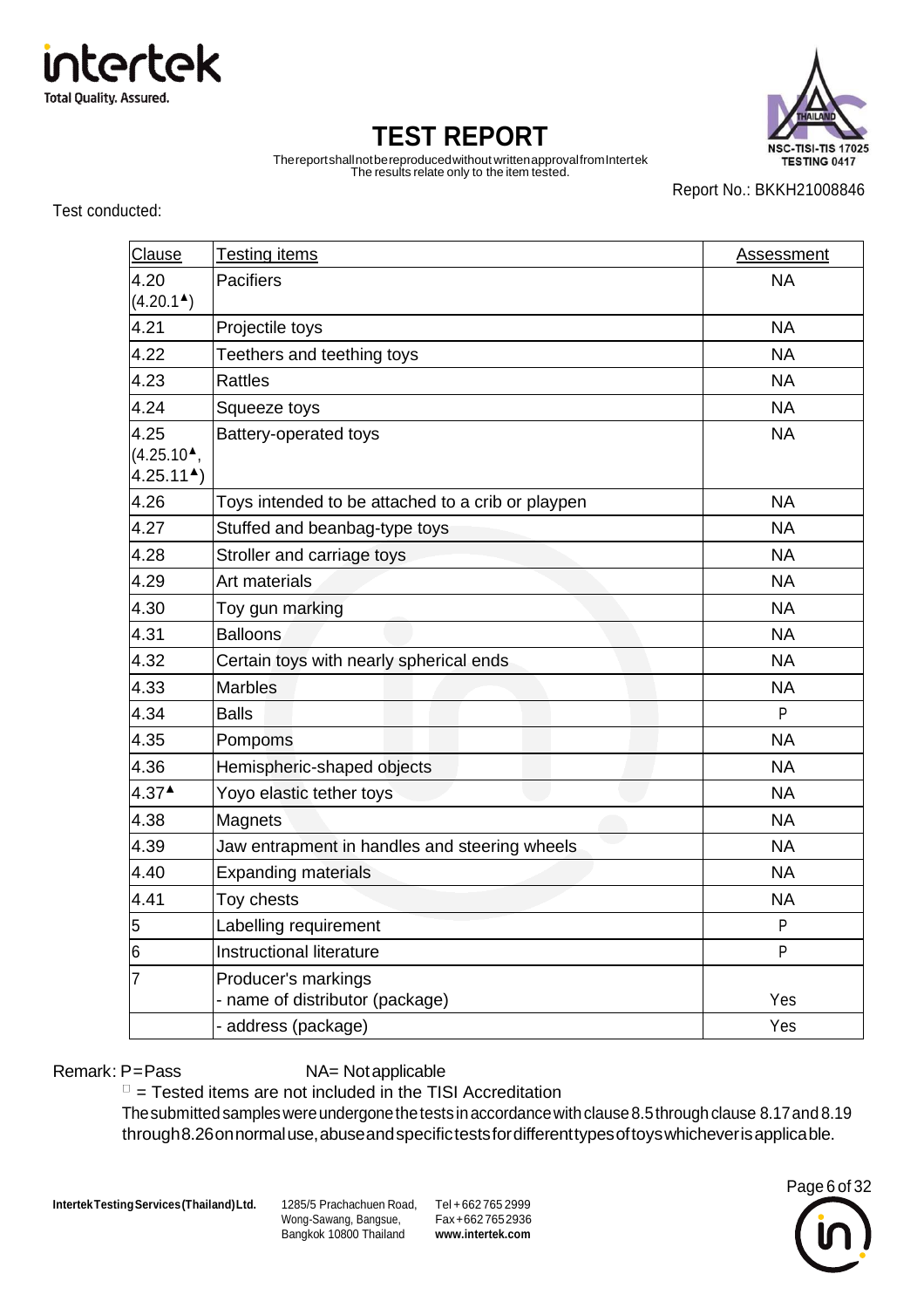

**NSC-TISI-TIS 17025** TESTING 0417

### **TEST REPORT**

Thereportshallnotbereproducedwithout writtenapprovalfromIntertek The results relate only to the item tested.

Test conducted:

Report No.: BKKH21008846

Testing period : July 16, 2021 to August 24, 2021 \*\*\*\*\*\*\*\*\*\*\*\*\*\*\*\*\*\*\*\*\*\*\*\*\*\*\*\*\*\*\*\*\*\*\*\*\*\*\*\*\*\*\*\*\*\*\*\*\*\*\*\*\*\*\*\*\*\*\*\*\*\*\*\*\*\*\*\*\*\*\*\*\*\*\*\*\* \*\*\*\*\*\*\*\*\*\* \*\*\*\*\*\*\* \*\*\*\*



**IntertekTestingServices(Thailand)Ltd.** 1285/5 Prachachuen Road, Tel +662 765 2999

Wong-Sawang, Bangsue, Bangkok 10800 Thailand

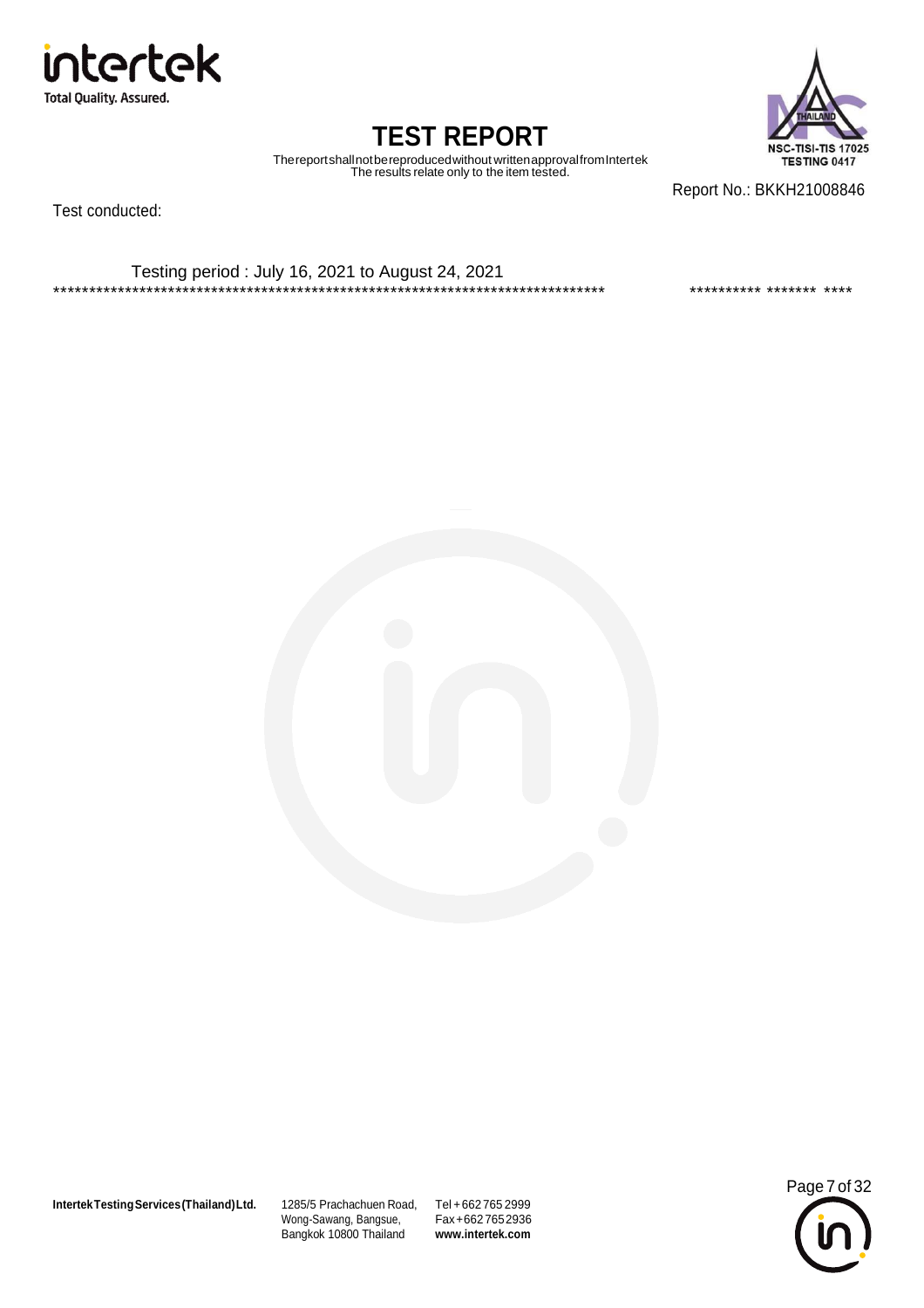



Thereportshallnotbereproducedwithout writtenapprovalfromIntertek The results relate only to the item tested.

Report No.: BKKH21008846

Test conducted:

#### Physical and Mechanical Tests 1.2 ATM PUZZLE 46266 CURRENCY VAULT (ATM)

TestStandard: ASTM Standard Consumer Safety Specification for Toy Safety F963-17.

Applicant's specified testing age : For ages over 3 years

The submitted samples were undergone the use and abuse tests in accordance with the Federal Hazardous Substances Act (FHSA), Title 16, Code of Federal Regulations : -

| <u> Test</u>     | <b>FHSA</b>        | Parameter         |
|------------------|--------------------|-------------------|
| Drop test        | Section 1500.53(b) | $4 \times 3.0$ ft |
| Torque test      | Section 1500.53(e) | 4 in-lbf          |
| Tension test     | Section 1500.53(f) | $15$ lbf          |
| Compression test | Section 1500.53(g) | 30 lbf            |

| Clause              | <b>Testing items</b>                                           | Assessment |
|---------------------|----------------------------------------------------------------|------------|
| 4.1                 | <b>Material quality</b>                                        | P          |
| 4.5                 | Sound-producing toys                                           | <b>NA</b>  |
| 4.6.1               | Toys intended for children under 36 months (small objects)     | <b>NA</b>  |
| $4.6.2^{\triangle}$ | Mouth-actuated toys                                            | <b>NA</b>  |
| 4.6.3               | Toys and games for 36 months to 72 months (small part warning) | <b>NA</b>  |
| 4.7                 | Accessible edges                                               | P          |
| 4.8                 | Projections                                                    | <b>NA</b>  |
| 4.9                 | Accessible points                                              | P          |
| 4.10                | Wires or rods                                                  | <b>NA</b>  |
| 4.11                | Nails and fasteners                                            | <b>NA</b>  |
| 4.12                | Plastic film                                                   | <b>NA</b>  |
| 4.13                | Folding mechanisms and hinges                                  | <b>NA</b>  |
| 4.14                | Cords, straps and elastics                                     | <b>NA</b>  |
| 4.15                | Stability and over-load requirements                           | <b>NA</b>  |
| 4.16                | Confined spaces                                                | <b>NA</b>  |
| 4.17                | Wheels, tires and axles                                        | <b>NA</b>  |
| 4.18                | Holes, clearance, and accessibility of mechanisms              | <b>NA</b>  |
| 4.19                | Simulated protective devices                                   | <b>NA</b>  |
| 4.20<br>(4.20.1)    | Pacifiers                                                      | <b>NA</b>  |

**IntertekTestingServices(Thailand)Ltd.** 1285/5 Prachachuen Road, Tel +662 765 2999

Wong-Sawang, Bangsue, Bangkok 10800 Thailand

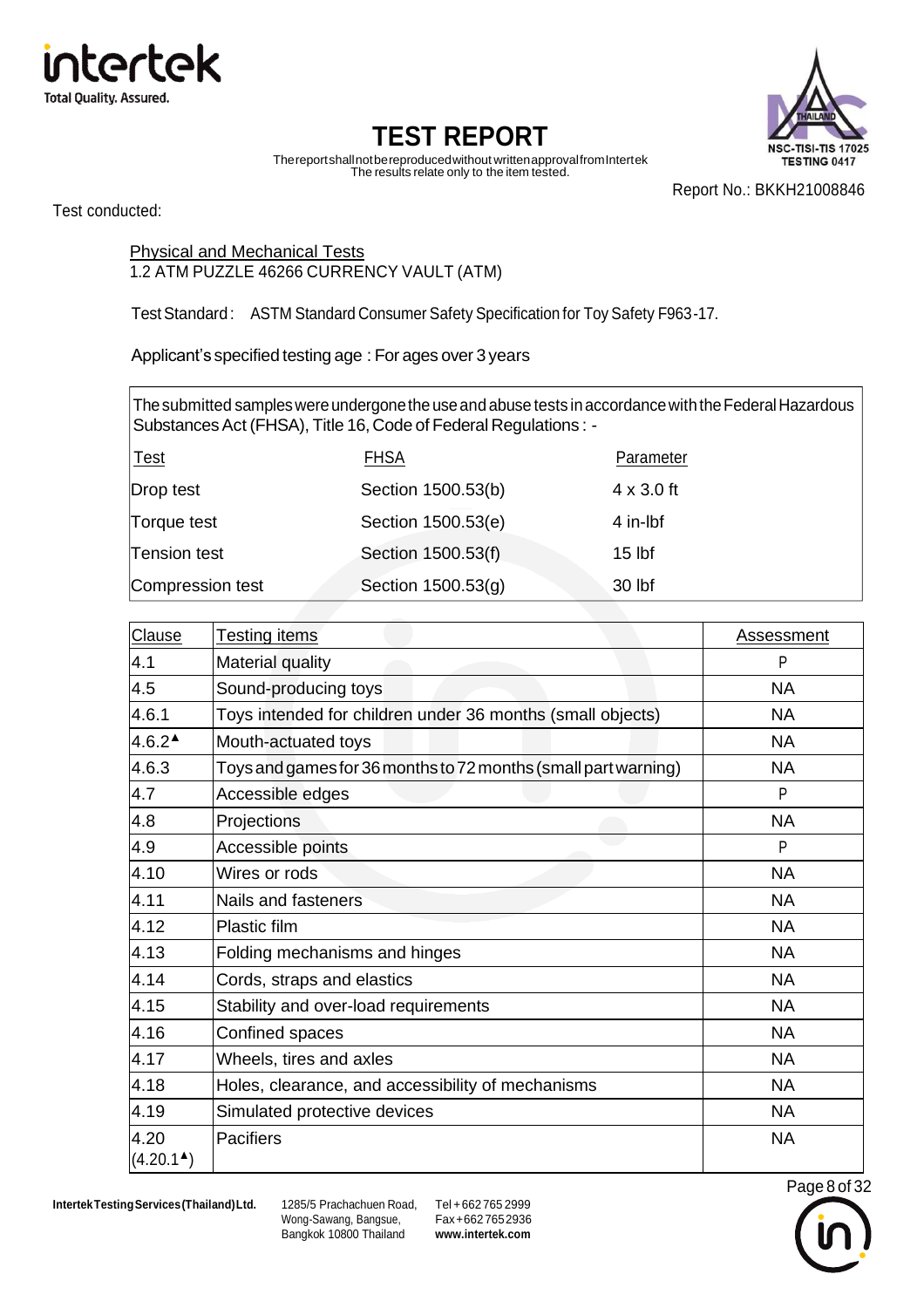

**NSC-TISI-TIS 17025** TESTING 0417

# **TEST REPORT**

Thereportshallnotbereproducedwithout writtenapprovalfromIntertek The results relate only to the item tested.

Report No.: BKKH21008846

Test conducted:

| Clause                                 | <b>Testing items</b>                                   | <b>Assessment</b> |
|----------------------------------------|--------------------------------------------------------|-------------------|
| 4.21                                   | Projectile toys                                        | <b>NA</b>         |
| 4.22                                   | Teethers and teething toys                             | <b>NA</b>         |
| 4.23                                   | <b>Rattles</b>                                         | <b>NA</b>         |
| 4.24                                   | Squeeze toys                                           | <b>NA</b>         |
| 4.25                                   | Battery-operated toys                                  | <b>NA</b>         |
| $(4.25.104)$ ,<br>$4.25.11^{\text{A}}$ |                                                        |                   |
| 4.26                                   | Toys intended to be attached to a crib or playpen      | <b>NA</b>         |
| 4.27                                   | Stuffed and beanbag-type toys                          | <b>NA</b>         |
| 4.28                                   | Stroller and carriage toys                             | <b>NA</b>         |
| 4.29                                   | Art materials                                          | <b>NA</b>         |
| 4.30                                   | Toy gun marking                                        | <b>NA</b>         |
| 4.31                                   | <b>Balloons</b>                                        | <b>NA</b>         |
| 4.32                                   | Certain toys with nearly spherical ends                | <b>NA</b>         |
| 4.33                                   | <b>Marbles</b>                                         | <b>NA</b>         |
| 4.34                                   | <b>Balls</b>                                           | <b>NA</b>         |
| 4.35                                   | Pompoms                                                | <b>NA</b>         |
| 4.36                                   | Hemispheric-shaped objects                             | <b>NA</b>         |
| $4.37^{\triangle}$                     | Yoyo elastic tether toys                               | <b>NA</b>         |
| 4.38                                   | Magnets                                                | <b>NA</b>         |
| 4.39                                   | Jaw entrapment in handles and steering wheels          | <b>NA</b>         |
| 4.40                                   | <b>Expanding materials</b>                             | <b>NA</b>         |
| 4.41                                   | Toy chests                                             | <b>NA</b>         |
| 5                                      | Labelling requirement                                  | P                 |
| 6                                      | Instructional literature                               | P                 |
| 7                                      | Producer's markings<br>- name of distributor (package) | Yes               |
|                                        | - address (package)                                    | Yes               |

Remark: P=Pass NA= Notapplicable

 $\Box$  = Tested items are not included in the TISI Accreditation

The submitted samples were undergone the tests in accordance with clause 8.5 through clause 8.17 and 8.19 through8.26onnormaluse, abuse and specifictests for different types of toys whichever is applic able.

Testing period : July 16, 2021 to August 06, 2021 \*\*\*\*\*\*\*\*\*\*\*\*\*\*\*\*\*\*\*\*\*\*\*\*\*\*\*\*\*\*\*\*\*\*\*\*\*\*\*\*\*\*\*\*\*\*\*\*\*\*\*\*\*\*\*\*\*\*\*\*\*\*\*\*\*\*\*\*\*\*\*\*\*\*\*\*\* \*\*\*\*\*\*\*\*\* \*\*\*\*\*\*\*\* \*\*\*\*

**IntertekTestingServices(Thailand)Ltd.** 1285/5 Prachachuen Road, Tel +662 765 2999

Wong-Sawang, Bangsue, Bangkok 10800 Thailand

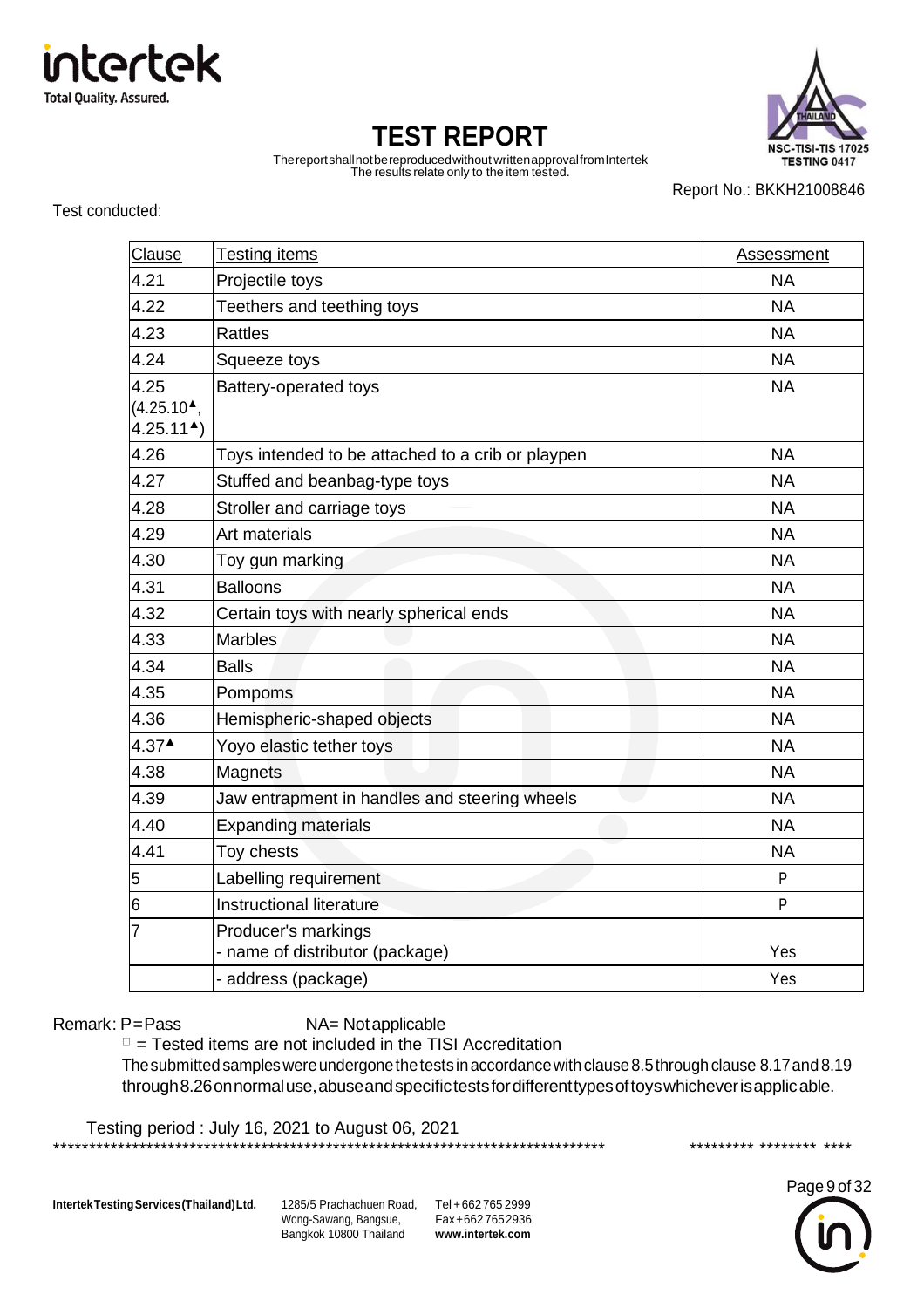



Page 10 of 32

Thereportshallnotbereproducedwithout writtenapprovalfromIntertek The results relate only to the item tested.

Report No.: BKKH21008846

Test conducted:

Physical and Mechanical Tests 1.3 MAGIC BOX 42758 MAGIC MONEY BOX

TestStandard: ASTM Standard Consumer Safety Specification for Toy Safety F963-17.

Applicant's specified testing age : For ages over 3 years

The submitted samples were undergone the use and abuse tests in accordance with the Federal Hazardous Substances Act (FHSA), Title 16, Code of Federal Regulations : -

| <u> Test</u>     | <b>FHSA</b>        | Parameter         |
|------------------|--------------------|-------------------|
| Drop test        | Section 1500.53(b) | $4 \times 3.0$ ft |
| Torque test      | Section 1500.53(e) | 4 in-lbf          |
| Tension test     | Section 1500.53(f) | $15$ lbf          |
| Compression test | Section 1500.53(g) | 30 lbf            |

| Clause              | <b>Testing items</b>                                           | Assessment |
|---------------------|----------------------------------------------------------------|------------|
| 4.1                 | Material quality                                               | P          |
| 4.5                 | Sound-producing toys                                           | <b>NA</b>  |
| 4.6.1               | Toys intended for children under 36 months (small objects)     | <b>NA</b>  |
| $4.6.2^{\triangle}$ | Mouth-actuated toys                                            | <b>NA</b>  |
| 4.6.3               | Toys and games for 36 months to 72 months (small part warning) | P          |
| 4.7                 | Accessible edges                                               | <b>NA</b>  |
| 4.8                 | Projections                                                    | <b>NA</b>  |
| 4.9                 | Accessible points                                              | P          |
| 4.10                | Wires or rods                                                  | <b>NA</b>  |
| 4.11                | Nails and fasteners                                            | <b>NA</b>  |
| 4.12                | Plastic film                                                   | <b>NA</b>  |
| 4.13                | Folding mechanisms and hinges                                  | <b>NA</b>  |
| 4.14                | Cords, straps and elastics                                     | <b>NA</b>  |
| 4.15                | Stability and over-load requirements                           | <b>NA</b>  |
| 4.16                | Confined spaces                                                | <b>NA</b>  |
| 4.17                | Wheels, tires and axles                                        | <b>NA</b>  |
| 4.18                | Holes, clearance, and accessibility of mechanisms              | <b>NA</b>  |
| 4.19                | Simulated protective devices                                   | <b>NA</b>  |
| 4.20<br>(4.20.1)    | Pacifiers                                                      | <b>NA</b>  |



Wong-Sawang, Bangsue, Bangkok 10800 Thailand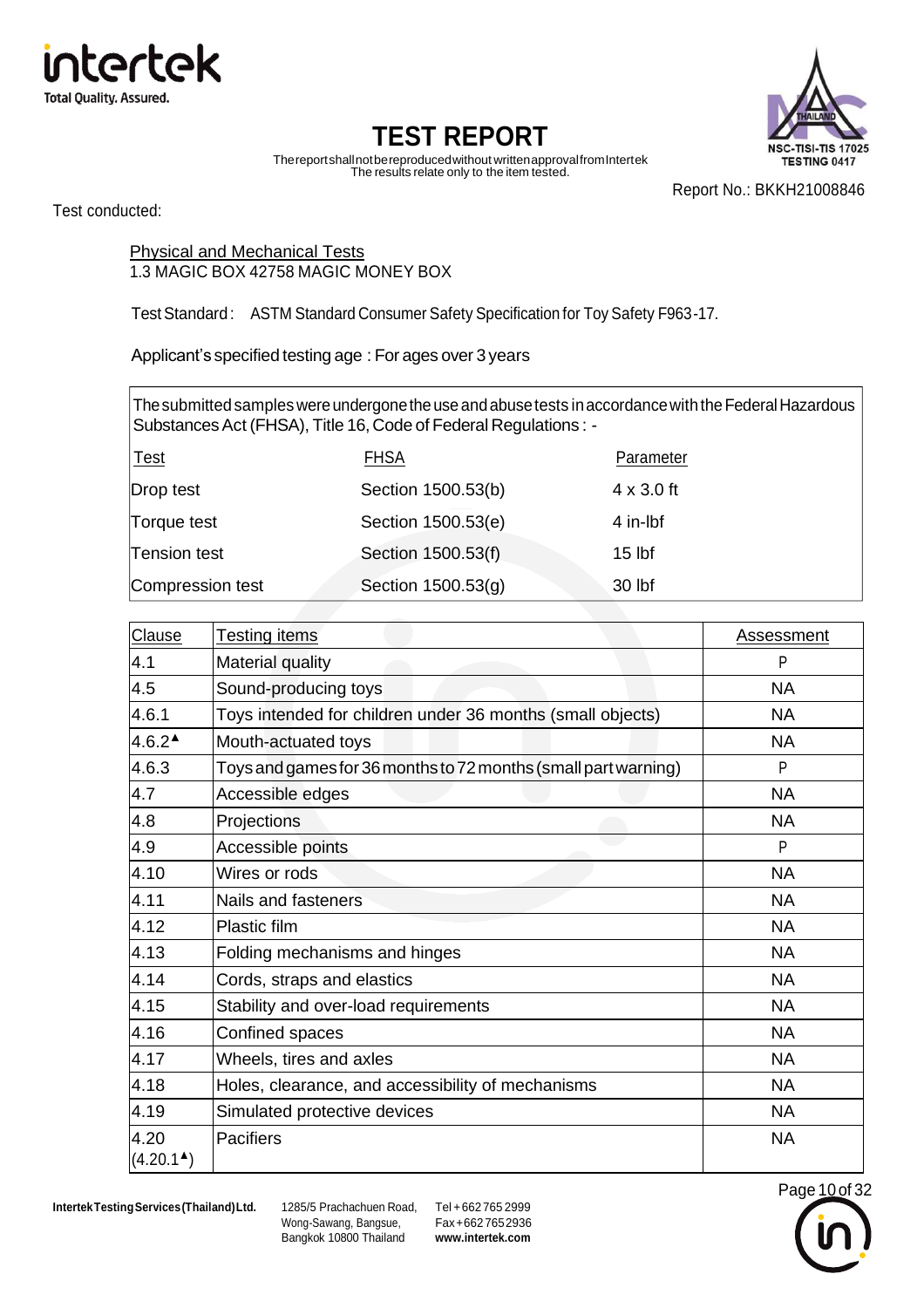

**NSC-TISI-TIS 17025** TESTING 0417

# **TEST REPORT**

Thereportshallnotbereproducedwithout writtenapprovalfromIntertek The results relate only to the item tested.

Report No.: BKKH21008846

Test conducted:

| Clause                                              | <b>Testing items</b>                                   | <b>Assessment</b> |
|-----------------------------------------------------|--------------------------------------------------------|-------------------|
| 4.21                                                | Projectile toys                                        | <b>NA</b>         |
| 4.22                                                | Teethers and teething toys                             | <b>NA</b>         |
| 4.23                                                | <b>Rattles</b>                                         | <b>NA</b>         |
| 4.24                                                | Squeeze toys                                           | <b>NA</b>         |
| 4.25<br>$(4.25.10^{\circ})$<br>$4.25.11^{\text{A}}$ | Battery-operated toys                                  | <b>NA</b>         |
| 4.26                                                | Toys intended to be attached to a crib or playpen      | <b>NA</b>         |
| 4.27                                                | Stuffed and beanbag-type toys                          | <b>NA</b>         |
| 4.28                                                | Stroller and carriage toys                             | <b>NA</b>         |
| 4.29                                                | Art materials                                          | <b>NA</b>         |
| 4.30                                                | Toy gun marking                                        | <b>NA</b>         |
| 4.31                                                | <b>Balloons</b>                                        | <b>NA</b>         |
| 4.32                                                | Certain toys with nearly spherical ends                | <b>NA</b>         |
| 4.33                                                | <b>Marbles</b>                                         | <b>NA</b>         |
| 4.34                                                | <b>Balls</b>                                           | <b>NA</b>         |
| 4.35                                                | Pompoms                                                | <b>NA</b>         |
| 4.36                                                | Hemispheric-shaped objects                             | <b>NA</b>         |
| $4.37^{\triangle}$                                  | Yoyo elastic tether toys                               | <b>NA</b>         |
| 4.38                                                | Magnets                                                | <b>NA</b>         |
| 4.39                                                | Jaw entrapment in handles and steering wheels          | <b>NA</b>         |
| 4.40                                                | <b>Expanding materials</b>                             | <b>NA</b>         |
| 4.41                                                | Toy chests                                             | <b>NA</b>         |
| 5                                                   | Labelling requirement                                  | P                 |
| 6                                                   | Instructional literature                               | P                 |
| 7                                                   | Producer's markings<br>- name of distributor (package) | Yes               |
|                                                     | - address (package)                                    | Yes               |

Remark: P=Pass NA= Notapplicable

 $\Box$  = Tested items are not included in the TISI Accreditation

The submitted samples were undergone the tests in accordance with clause 8.5 through clause 8.17 and 8.19 through8.26onnormaluse, abuse and specifictests for different types of toys whichever is applic able.

Testing period : July 16, 2021 to August 24, 2021 \*\*\*\*\*\*\*\*\*\*\*\*\*\*\*\*\*\*\*\*\*\*\*\*\*\*\*\*\*\*\*\*\*\*\*\*\*\*\*\*\*\*\*\*\*\*\*\*\*\*\*\*\*\*\*\*\*\*\*\*\*\*\*\*\*\*\*\*\*\*\*\*\*\*\*\*\* \*\*\*\*\*\*\*\*\*\*\*\*\*\*\*\*\* \*\*\*\*

**IntertekTestingServices(Thailand)Ltd.** 1285/5 Prachachuen Road, Tel +662 765 2999

Wong-Sawang, Bangsue, Bangkok 10800 Thailand

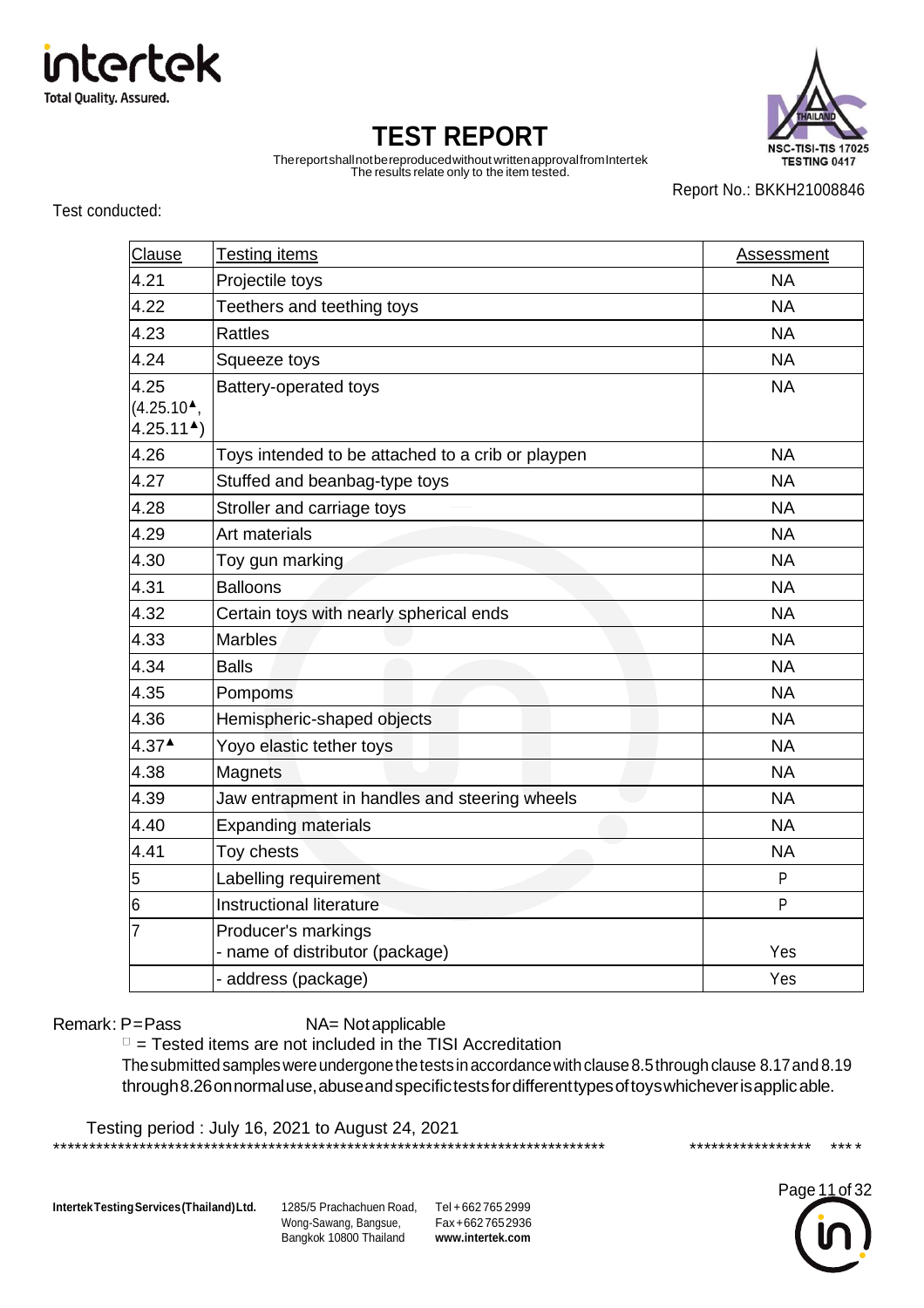



Page 12 of 32

Thereportshallnotbereproducedwithout writtenapprovalfromIntertek The results relate only to the item tested.

Report No.: BKKH21008846

Test conducted:

Physical and Mechanical Tests 1.4 MONEY HOLDER 32355 GIFT CARD ATM BOX

TestStandard: ASTM Standard Consumer Safety Specification for Toy Safety F963-17.

Applicant's specified testing age : For ages over 3 years

The submitted samples were undergone the use and abuse tests in accordance with the Federal Hazardous Substances Act (FHSA), Title 16, Code of Federal Regulations : -

| <u> Test</u>     | <b>FHSA</b>        | Parameter         |
|------------------|--------------------|-------------------|
| Drop test        | Section 1500.53(b) | $4 \times 3.0$ ft |
| Torque test      | Section 1500.53(e) | 4 in-lbf          |
| Tension test     | Section 1500.53(f) | $15$ lbf          |
| Compression test | Section 1500.53(g) | 30 lbf            |

| Clause                        | <b>Testing items</b>                                           | Assessment |  |
|-------------------------------|----------------------------------------------------------------|------------|--|
| 4.1                           | <b>Material quality</b>                                        | P          |  |
| 4.5                           | Sound-producing toys                                           | <b>NA</b>  |  |
| 4.6.1                         | Toys intended for children under 36 months (small objects)     | <b>NA</b>  |  |
| $4.6.2^{\triangle}$           | Mouth-actuated toys                                            | NA         |  |
| 4.6.3                         | Toys and games for 36 months to 72 months (small part warning) | <b>NA</b>  |  |
| 4.7                           | Accessible edges                                               | P          |  |
| 4.8                           | Projections                                                    | <b>NA</b>  |  |
| 4.9                           | Accessible points                                              | P          |  |
| 4.10                          | Wires or rods                                                  | <b>NA</b>  |  |
| 4.11                          | Nails and fasteners                                            | <b>NA</b>  |  |
| 4.12                          | Plastic film                                                   | <b>NA</b>  |  |
| 4.13                          | Folding mechanisms and hinges                                  | <b>NA</b>  |  |
| 4.14                          | Cords, straps and elastics<br><b>NA</b>                        |            |  |
| 4.15                          | Stability and over-load requirements                           | <b>NA</b>  |  |
| 4.16                          | Confined spaces                                                | <b>NA</b>  |  |
| 4.17                          | Wheels, tires and axles<br><b>NA</b>                           |            |  |
| 4.18                          | Holes, clearance, and accessibility of mechanisms<br><b>NA</b> |            |  |
| 4.19                          | Simulated protective devices<br><b>NA</b>                      |            |  |
| 4.20<br>$(4.20.1^{\text{A}})$ | Pacifiers                                                      | <b>NA</b>  |  |

**IntertekTestingServices(Thailand)Ltd.** 1285/5 Prachachuen Road, Tel +662 765 2999

Wong-Sawang, Bangsue, Bangkok 10800 Thailand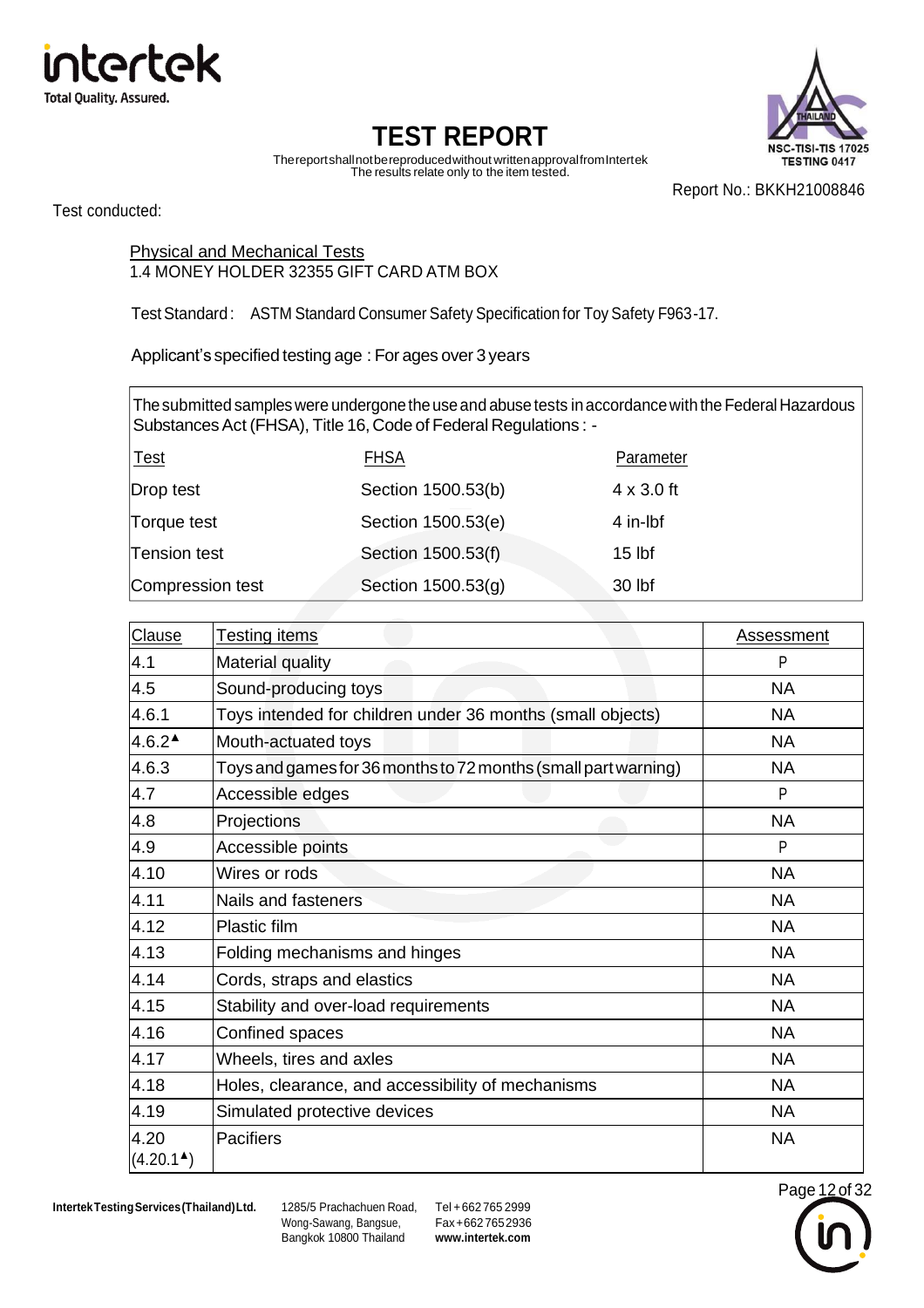

**NSC-TISI-TIS 17025** TESTING 0417

# **TEST REPORT**

Thereportshallnotbereproducedwithout writtenapprovalfromIntertek The results relate only to the item tested.

Report No.: BKKH21008846

Test conducted:

| Clause                                              | <b>Testing items</b>                                   | <b>Assessment</b> |
|-----------------------------------------------------|--------------------------------------------------------|-------------------|
| 4.21                                                | Projectile toys                                        | <b>NA</b>         |
| 4.22                                                | Teethers and teething toys                             | <b>NA</b>         |
| 4.23                                                | <b>Rattles</b>                                         | <b>NA</b>         |
| 4.24                                                | Squeeze toys                                           | <b>NA</b>         |
| 4.25<br>$(4.25.10^{\circ})$<br>$4.25.11^{\text{A}}$ | Battery-operated toys                                  | <b>NA</b>         |
| 4.26                                                | Toys intended to be attached to a crib or playpen      | <b>NA</b>         |
| 4.27                                                | Stuffed and beanbag-type toys                          | <b>NA</b>         |
| 4.28                                                | Stroller and carriage toys                             | <b>NA</b>         |
| 4.29                                                | Art materials                                          | <b>NA</b>         |
| 4.30                                                | Toy gun marking                                        | <b>NA</b>         |
| 4.31                                                | <b>Balloons</b>                                        | <b>NA</b>         |
| 4.32                                                | Certain toys with nearly spherical ends                | <b>NA</b>         |
| 4.33                                                | <b>Marbles</b>                                         | <b>NA</b>         |
| 4.34                                                | <b>Balls</b>                                           | <b>NA</b>         |
| 4.35                                                | Pompoms                                                | <b>NA</b>         |
| 4.36                                                | Hemispheric-shaped objects                             | <b>NA</b>         |
| $4.37^{\triangle}$                                  | Yoyo elastic tether toys                               | <b>NA</b>         |
| 4.38                                                | Magnets                                                | <b>NA</b>         |
| 4.39                                                | Jaw entrapment in handles and steering wheels          | <b>NA</b>         |
| 4.40                                                | <b>Expanding materials</b>                             | <b>NA</b>         |
| 4.41                                                | Toy chests                                             | <b>NA</b>         |
| 5                                                   | Labelling requirement                                  | P                 |
| 6                                                   | Instructional literature                               | P                 |
| 7                                                   | Producer's markings<br>- name of distributor (package) | Yes               |
|                                                     | - address (package)                                    | Yes               |

Remark: P=Pass NA= Notapplicable

 $\Box$  = Tested items are not included in the TISI Accreditation

The submitted samples were undergone the tests in accordance with clause 8.5 through clause 8.17 and 8.19 through8.26onnormaluse, abuse and specifictests for different types of toys whichever is applic able.

Testing period : July 16, 2021 to August 06, 2021 \*\*\*\*\*\*\*\*\*\*\*\*\*\*\*\*\*\*\*\*\*\*\*\*\*\*\*\*\*\*\*\*\*\*\*\*\*\*\*\*\*\*\*\*\*\*\*\*\*\*\*\*\*\*\*\*\*\*\*\*\*\*\*\*\*\*\*\*\*\*\*\*\*\*\*\*\* \*\*\*\*\*\*\*\*\*\*\*\*\*\*\*\*\* \*\*\*\*

**IntertekTestingServices(Thailand)Ltd.** 1285/5 Prachachuen Road, Tel +662 765 2999

Wong-Sawang, Bangsue, Bangkok 10800 Thailand

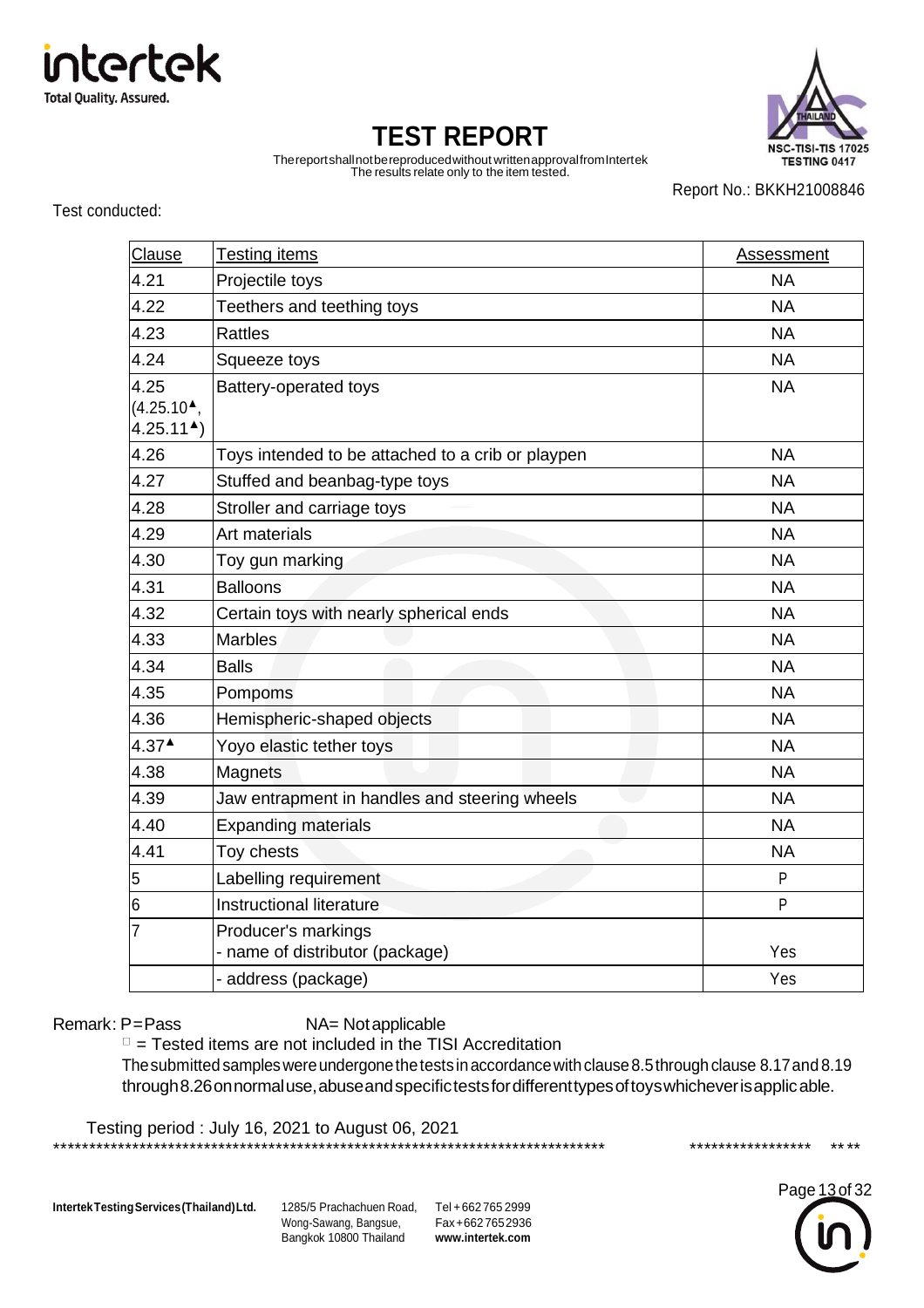



Thereportshallnotbereproducedwithout writtenapprovalfromIntertek The results relate only to the item tested.

Report No.: BKKH21008846

Test conducted:

2 Flammability Test 2.1 WOODS DILEMMA 40136 GOLF BALL DILEMMA

TestStandard: Clause 4.2 of the ASTM Standard Consumer Safety Specification for Toy Safety F963-17.

Result: Did not ignite

Testing period : July 16, 2021 to July 21, 2021

#### 2.2 ATM PUZZLE 46266 CURRENCY VAULT (ATM)

Test Standard: Clause 4.2 of the ASTM Standard Consumer Safety Specification for Toy Safety F963-17.

|         |                |             |       | Actual     | Rounded burn |            |
|---------|----------------|-------------|-------|------------|--------------|------------|
| Sample  | Ignition point | Burn length | Time  | burn rate  | rate         | _imit      |
|         |                | 'inch)      | (sec) | (inch/sec) | (inch/sec)   | (inch/sec) |
| Acrylic | Bottom to top  |             | 60    | 0.01       |              | 0.10       |

The above result only showed the most severe burn rate of the samples and components.

Testing period : July 16, 2021 to July 21, 2021

2.3 MAGIC BOX 42758 MAGIC MONEY BOX

TestStandard: Clause 4.2 of the ASTM Standard Consumer Safety Specification for Toy Safety F963-17.

Result: Did not ignite

Testing period : July 16, 2021 to July 21, 2021

2.4 MONEY HOLDER 32355 GIFT CARD ATM BOX

Test Standard: Clause 4.2 of the ASTM Standard Consumer Safety Specification for Toy Safety F963-17.

|         |                |             |       | Actual     | Rounded burn             |            |
|---------|----------------|-------------|-------|------------|--------------------------|------------|
| Sample  | Ignition point | Burn length | Time  | burn rate  | rate                     | Limit      |
|         |                | 'inch)      | (sec) | (inch/sec) | (inch/sec)               | (inch/sec) |
| Acrylic | Bottom to top  | 0.6         | 60    | 0.01       | $\overline{\phantom{a}}$ | 0.10       |

The above result only showed the most severe burn rate of the samples and components.

Testing period : July 16, 2021 to July 21, 2021 \*\*\*\*\*\*\*\*\*\*\*\*\*\*\*\*\*\*\*\*\*\*\*\*\*\*\*\*\*\*\*\*\*\*\*\*\*\*\*\*\*\*\*\*\*\* \*\* \*\*\*\*\*\*\*\*\*\*\*\*\*\*\*\*\*\*\*\*\*\*\*\*\*\*\*\*\*\*\* \*\*\*\*\*\*\*\*\*\*\*\*\*\*\*\*\*

**IntertekTestingServices(Thailand)Ltd.** 1285/5 Prachachuen Road, Tel +662 765 2999

Wong-Sawang, Bangsue, Bangkok 10800 Thailand

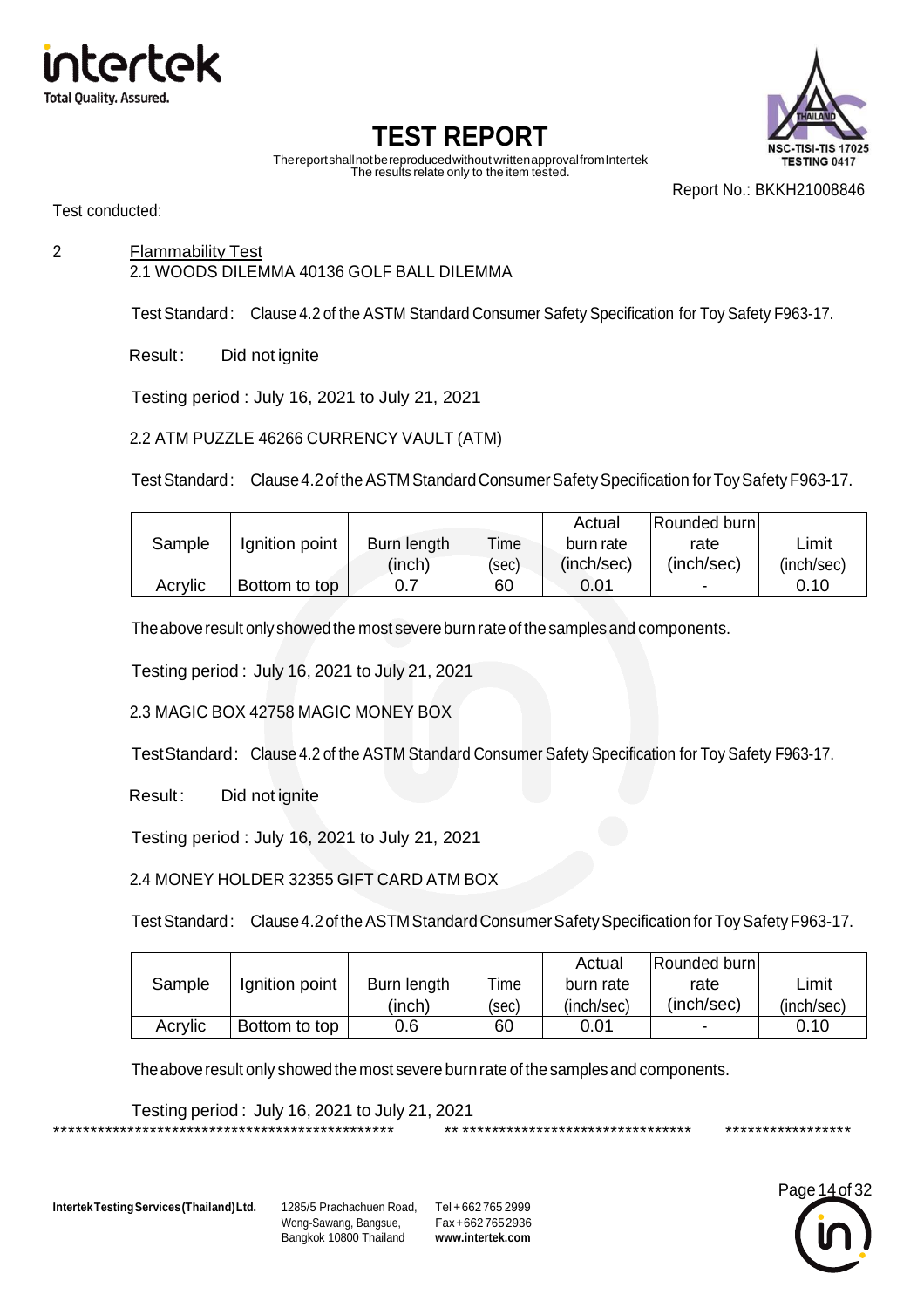



Thereportshallnotbereproducedwithout writtenapprovalfromIntertek The results relate only to the item tested.

Report No.: BKKH21008846

Test conducted:

#### 3 Physical and MechanicalTest 3.1 WOODS DILEMMA 40136 GOLF BALL DILEMMA

Test Standard : Canada Consumer Product Safety Act Toys Regulations SOR/2011 -17 with amendment SOR/2016-195 andSOR/2016-302

Applicant's specified age group for testing : For ages over 3 years

The submitted samples were undergone the use and abuse tests in accordance with the Canada Consumer Product Safety Act Toys Regulations SOR/2011-17 with amendment SOR/2016-195 and SOR/2016-302: Test **Parameter** Droptest 4 x 0.909 m. Pulltest 42.5 N. Pushtest 42.5 N.

| <u>No.</u>     | <b>Testing Items</b>                                                  | Assessment |
|----------------|-----------------------------------------------------------------------|------------|
| 3              | General - English and French bilingual statement                      | <b>NA</b>  |
| 4              | Packaging                                                             | <b>NA</b>  |
| 5              | Electrically operated toys                                            | <b>NA</b>  |
| 6              | <b>Electrically heated toys</b>                                       | <b>NA</b>  |
| $\overline{7}$ | Small parts                                                           | <b>NA</b>  |
| 8              | Metal edges                                                           | P          |
| 9              | Wire frames                                                           | <b>NA</b>  |
| 10             | Plastic edges                                                         | <b>NA</b>  |
| 11             | Wooden surfaces, edges and corners                                    | P          |
| 12             | Glass                                                                 | <b>NA</b>  |
| 13             | <b>Fasteners</b>                                                      | <b>NA</b>  |
| 14             | Folding mechanism, bracket or bracing                                 | <b>NA</b>  |
| 15             | Spring-wound driving mechanisms                                       | <b>NA</b>  |
| 16             | Projectile components                                                 | <b>NA</b>  |
| 17             | Toys which a child can enter and which can be closed by a lid or door | <b>NA</b>  |
| 18             | Stationary toy that is intended to bear the weight o f a child        | <b>NA</b>  |
| 19             | Noise limit                                                           | <b>NA</b>  |
| 20             | Heated surfaces, parts or substances                                  | <b>NA</b>  |
| 28             | Fastenings to attach parts, clothing or orna mentation                | <b>NA</b>  |
| 29             | Stuffing materials                                                    | <b>NA</b>  |
|                | (a) Clean and free from vermin                                        | <b>NA</b>  |
|                | (b) Free from hard and sharp foreign matter                           | <b>NA</b>  |
| 30             | Small parts -Squeaker, reed, valve or other similar device            | <b>NA</b>  |
| 31             | Eyes and noses                                                        | <b>NA</b>  |

**IntertekTestingServices(Thailand)Ltd.** 1285/5 Prachachuen Road, Tel +662 765 2999

Wong-Sawang, Bangsue, Bangkok 10800 Thailand

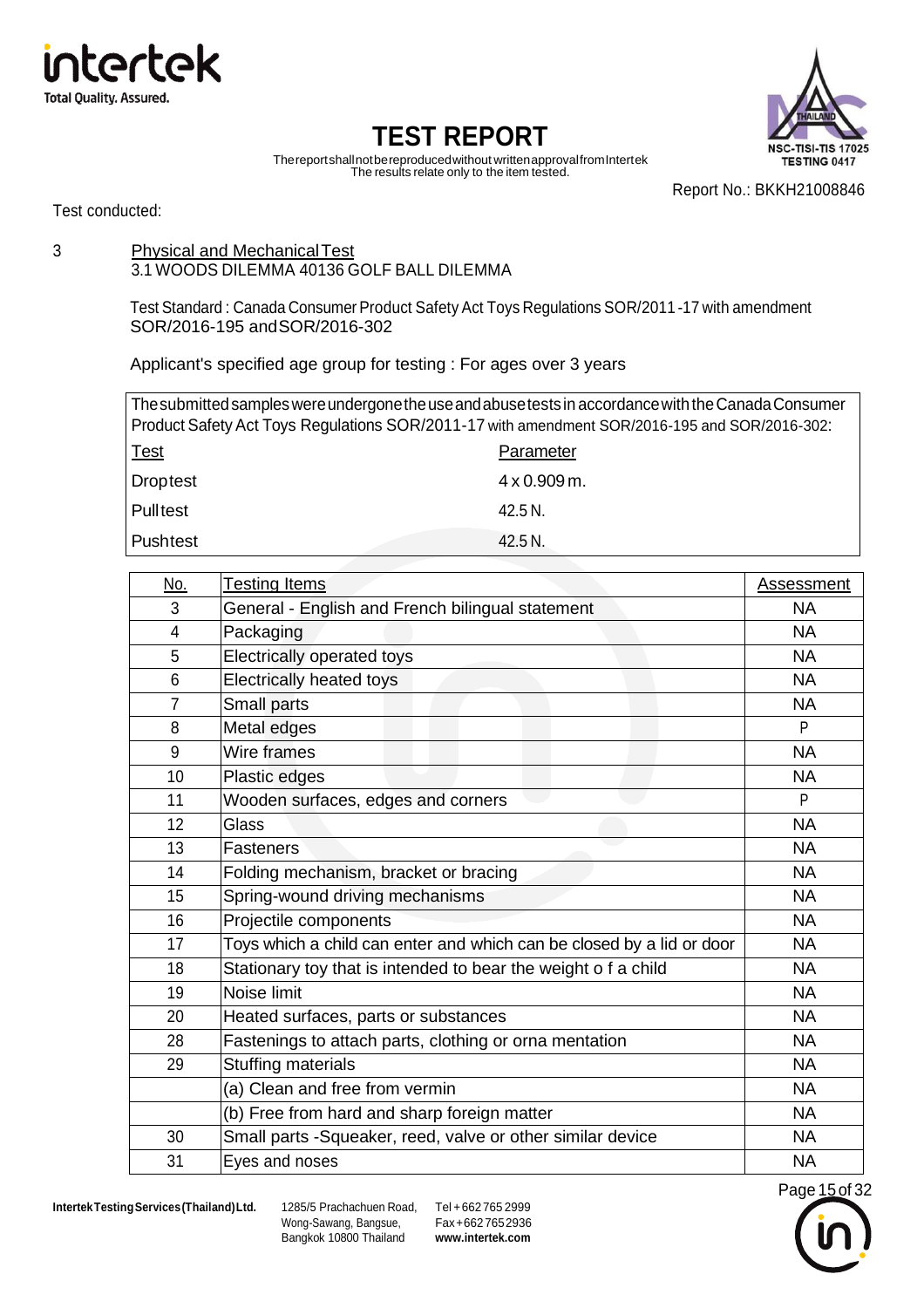



Thereportshallnotbereproducedwithout writtenapprovalfromIntertek The results relate only to the item tested.

Report No.: BKKH21008846

Test conducted:

| <u>No.</u> | Testing Items                                    | Assessment |
|------------|--------------------------------------------------|------------|
| 35         | Plant seeds for making noise                     | <b>NA</b>  |
| 36         | Plant seeds for stuffing material                | <b>NA</b>  |
| 37         | Pull and push toys that has a shaft -like handle | <b>NA</b>  |
| 38         | Toy steam engines boilers                        | <b>NA</b>  |
| 39         | Finger paints                                    | <b>NA</b>  |
| 40         | Rattle                                           | <b>NA</b>  |
| 41         | <b>Elastics</b>                                  | <b>NA</b>  |
| 42         | Yo-yo type balls                                 | <b>NA</b>  |
|            | (a) Stretchable cords                            | <b>NA</b>  |
|            | (b) Similar product                              | <b>NA</b>  |
| 43         | <b>Batteries</b>                                 | <b>NA</b>  |

#### Remark:P=Pass NA = Not Applicable

Testing period : July 16, 2021 to August 24, 2021 \*\*\*\*\*\*\*\*\*\*\*\*\*\*\*\*\*\*\*\*\*\*\*\*\*\*\*\*\*\*\*\*\*\*\*\*\*\*\*\*\*\*\*\*\*\*\*\*\*\*\*\*\*\*\*\*\*\*\*\*\*\*\*\*\*\*\*\*\*\*\*\*\*\*\*\*\*\*\*\*\*\*\*\*\*\*\*\*\*\*\*\* \*\* \*\*

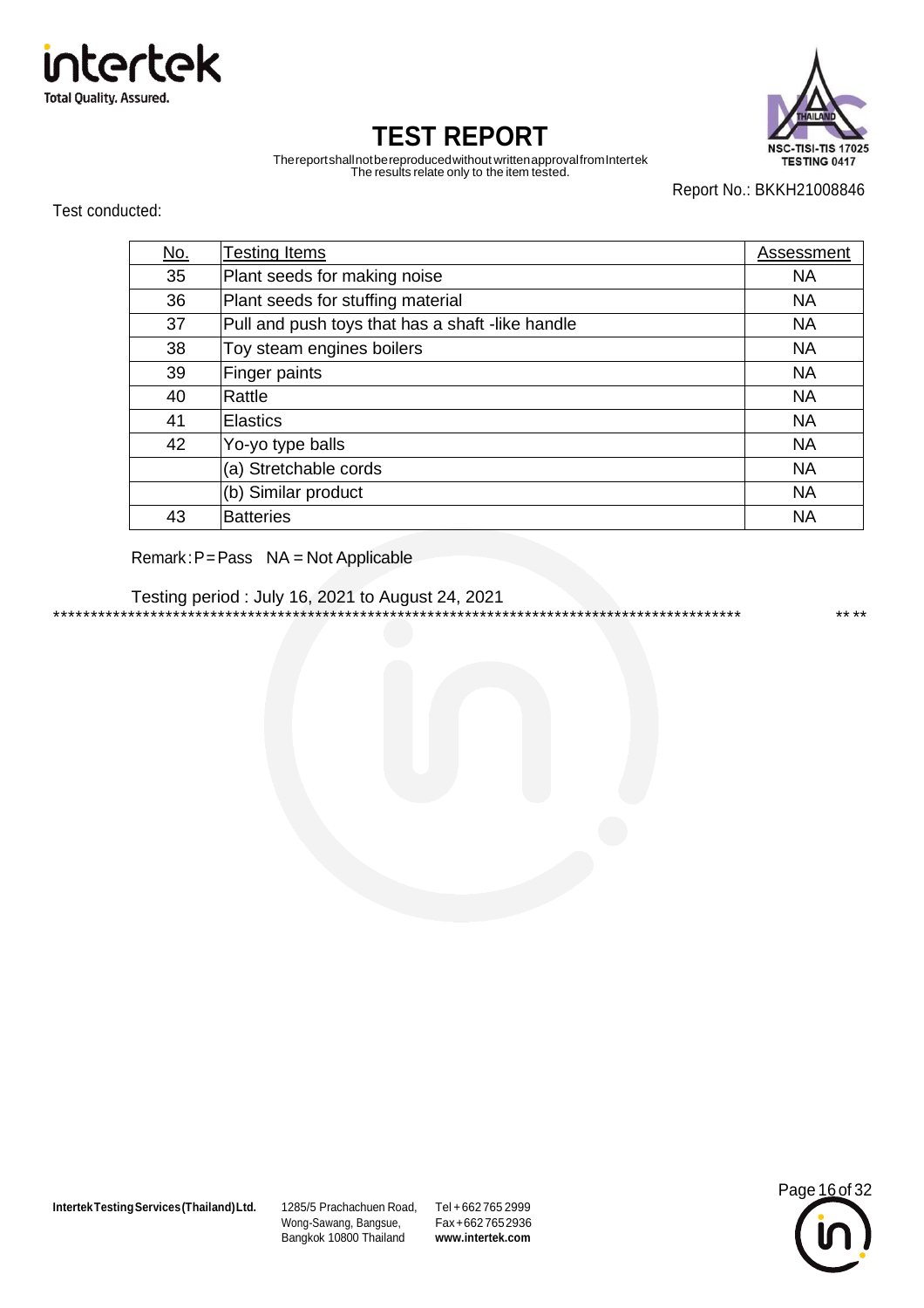



Thereportshallnotbereproducedwithout writtenapprovalfromIntertek The results relate only to the item tested.

Report No.: BKKH21008846

Test conducted:

Physical and Mechanical Test 3.2 ATM PUZZLE 46266 CURRENCY VAULT (ATM)

Test Standard : Canada Consumer Product Safety Act Toys Regulations SOR/2011-17 with amendment SOR/2016-195 andSOR/2016-302

Applicant's specified age group for testing: For ages over 3 years

| The submitted samples were undergone the use and abuse tests in accordance with the Canada Consumer |                     |  |  |
|-----------------------------------------------------------------------------------------------------|---------------------|--|--|
| Product Safety Act Toys Regulations SOR/2011-17 with amendment SOR/2016-195 and SOR/2016-302:       |                     |  |  |
| <u>Test</u>                                                                                         | Parameter           |  |  |
| <b>Droptest</b>                                                                                     | $4 \times 0.909$ m. |  |  |
| <b>Pulltest</b>                                                                                     | 42.5 N.             |  |  |
| <b>Pushtest</b>                                                                                     | 42.5 N.             |  |  |

| No.            | <b>Testing Items</b>                                                  | <b>Assessment</b> |
|----------------|-----------------------------------------------------------------------|-------------------|
| 3              | General - English and French bilingual statement                      | <b>NA</b>         |
| 4              | Packaging                                                             | <b>NA</b>         |
| 5              | Electrically operated toys                                            | <b>NA</b>         |
| 6              | Electrically heated toys                                              | <b>NA</b>         |
| $\overline{7}$ | Small parts                                                           | <b>NA</b>         |
| 8              | Metal edges                                                           | P                 |
| 9              | Wire frames                                                           | <b>NA</b>         |
| 10             | Plastic edges                                                         | P                 |
| 11             | Wooden surfaces, edges and corners                                    | P                 |
| 12             | Glass                                                                 | <b>NA</b>         |
| 13             | <b>Fasteners</b>                                                      | <b>NA</b>         |
| 14             | Folding mechanism, bracket or bracing                                 | <b>NA</b>         |
| 15             | Spring-wound driving mechanisms                                       | <b>NA</b>         |
| 16             | Projectile components                                                 | <b>NA</b>         |
| 17             | Toys which a child can enter and which can be closed by a lid or door | <b>NA</b>         |
| 18             | Stationary toy that is intended to bear the weight of a child         | <b>NA</b>         |
| 19             | Noise limit                                                           | <b>NA</b>         |
| 20             | Heated surfaces, parts or substances                                  | <b>NA</b>         |
| 28             | Fastenings to attach parts, clothing or ornamen tation                | <b>NA</b>         |
| 29             | <b>Stuffing materials</b>                                             | <b>NA</b>         |
|                | (a) Clean and free from vermin                                        | <b>NA</b>         |
|                | (b) Free from hard and sharp foreign matter                           | <b>NA</b>         |
| 30             | Small parts -Squeaker, reed, valve or other similar device            | <b>NA</b>         |
| 31             | Eyes and noses                                                        | <b>NA</b>         |

Wong-Sawang, Bangsue, Bangkok 10800 Thailand

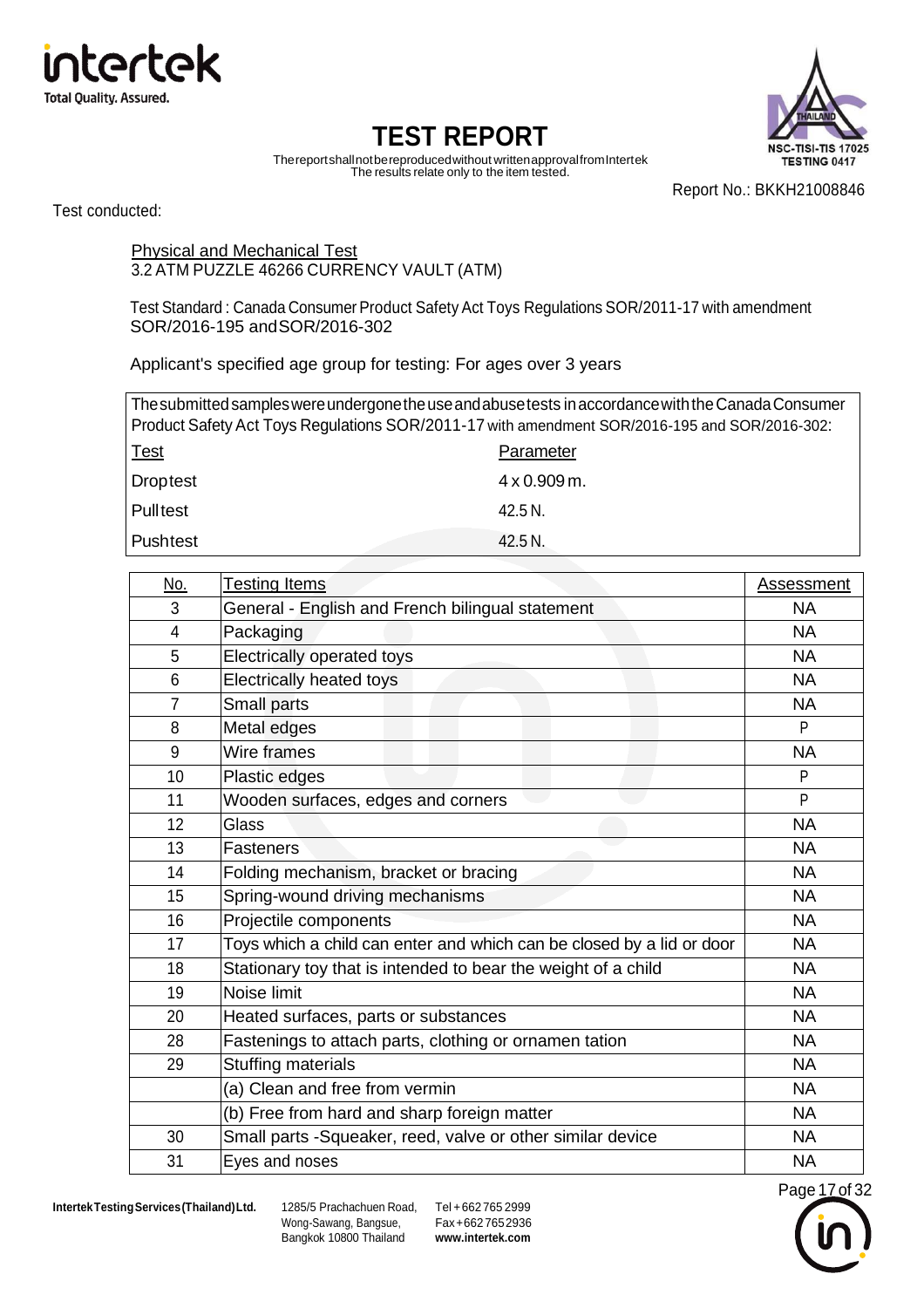



Thereportshallnotbereproducedwithout writtenapprovalfromIntertek The results relate only to the item tested.

Report No.: BKKH21008846

Test conducted:

| <u>No.</u> | <b>Testing Items</b>                             | Assessment |
|------------|--------------------------------------------------|------------|
| 35         | Plant seeds for making noise                     | <b>NA</b>  |
| 36         | Plant seeds for stuffing material                | <b>NA</b>  |
| 37         | Pull and push toys that has a shaft -like handle | <b>NA</b>  |
| 38         | Toy steam engines boilers                        | <b>NA</b>  |
| 39         | Finger paints                                    | <b>NA</b>  |
| 40         | Rattle                                           | <b>NA</b>  |
| 41         | <b>Elastics</b>                                  | <b>NA</b>  |
| 42         | Yo-yo type balls                                 | <b>NA</b>  |
|            | (a) Stretchable cords                            | <b>NA</b>  |
|            | (b) Similar product                              | <b>NA</b>  |
| 43         | <b>Batteries</b>                                 | <b>NA</b>  |

Remark:P=Pass NA = Not Applicable

Testing period : July 16, 2021 to August 06, 2021 \*\*\*\*\*\*\*\*\* \*\*\*\*\*\*\*\*\*\*\*\*\*\*\*\*\*\*\*\*\*\*\*\*\*\*\*\*\*\*\*\*\*\*\*\*\*\*\*\*\*\*\*\*\*\*\*\*\*\*\*\*\* \*\*\* \*\*\*\*\*\*\*\*\*\*\*\*\*\*\*\*\*\*\*\*\*\*\*\*\*\*\*\*\*\*\*

**IntertekTestingServices(Thailand)Ltd.** 1285/5 Prachachuen Road, Tel +662 765 2999

Wong-Sawang, Bangsue, Bangkok 10800 Thailand

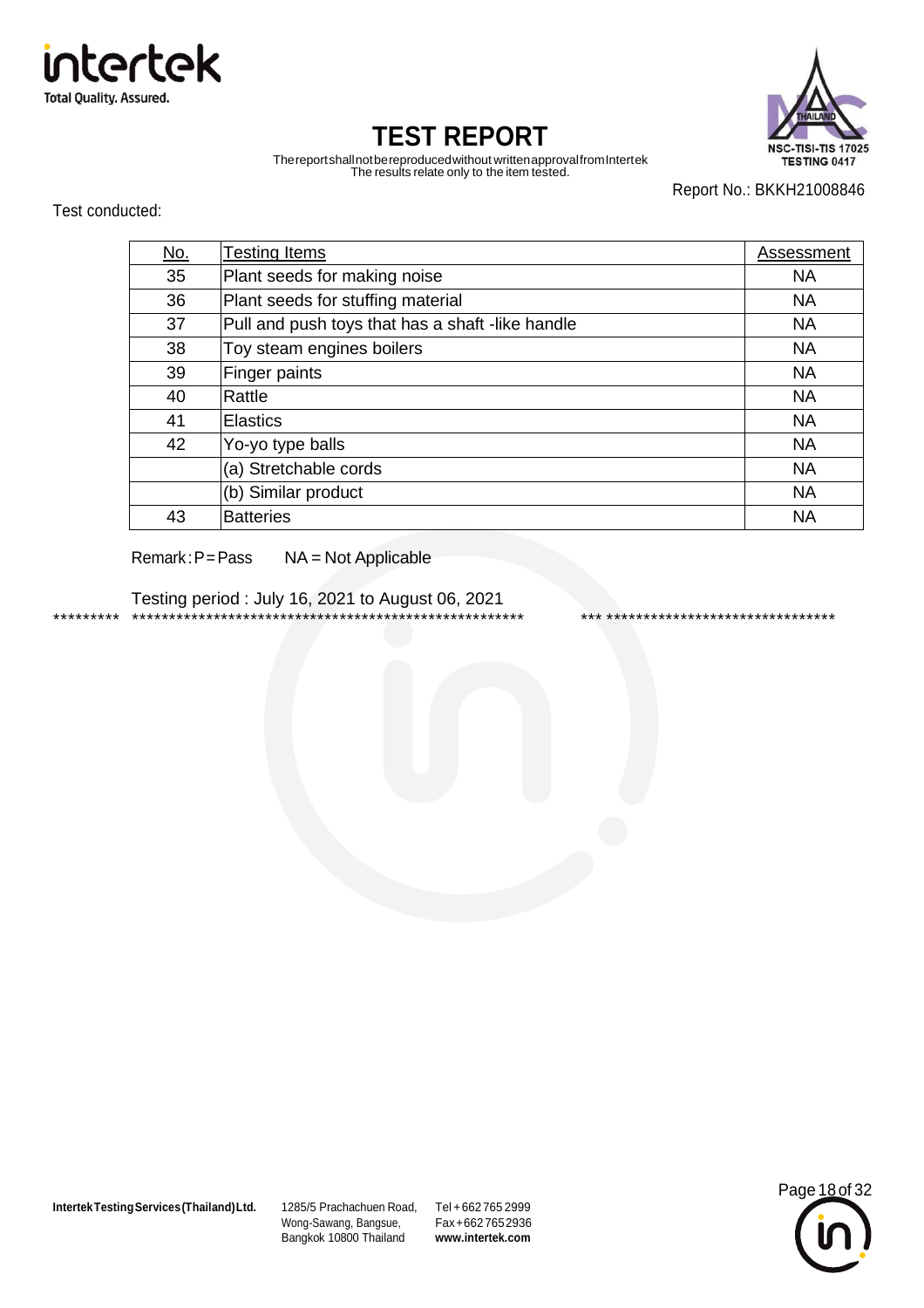



Thereportshallnotbereproducedwithout writtenapprovalfromIntertek The results relate only to the item tested.

Report No.: BKKH21008846

Test conducted:

Physical and Mechanical Test 3.3 MAGIC BOX 42758 MAGIC MONEY BOX

Test Standard : Canada Consumer Product Safety Act Toys Regulations SOR/2011-17 with amendment SOR/2016-195 andSOR/2016-302

Applicant's specified age group for testing : For ages over 3 years

| The submitted samples were undergone the use and abuse tests in accordance with the Canada Consumer |                     |  |  |
|-----------------------------------------------------------------------------------------------------|---------------------|--|--|
| Product Safety Act Toys Regulations SOR/2011-17 with amendment SOR/2016-195 and SOR/2016-302:       |                     |  |  |
| <u>Test</u>                                                                                         | Parameter           |  |  |
| <b>Droptest</b>                                                                                     | $4 \times 0.909$ m. |  |  |
| <b>Pulltest</b>                                                                                     | 42.5 N.             |  |  |
| Pushtest                                                                                            | 42.5 N.             |  |  |

| No.            | <b>Testing Items</b>                                                  | <b>Assessment</b> |
|----------------|-----------------------------------------------------------------------|-------------------|
| 3              | General - English and French bilingual statement                      | <b>NA</b>         |
| 4              | Packaging                                                             | <b>NA</b>         |
| 5              | Electrically operated toys                                            | <b>NA</b>         |
| 6              | <b>Electrically heated toys</b>                                       | <b>NA</b>         |
| $\overline{7}$ | Small parts                                                           | <b>NA</b>         |
| 8              | Metal edges                                                           | <b>NA</b>         |
| 9              | Wire frames                                                           | <b>NA</b>         |
| 10             | Plastic edges                                                         | <b>NA</b>         |
| 11             | Wooden surfaces, edges and corners                                    | P                 |
| 12             | Glass                                                                 | <b>NA</b>         |
| 13             | <b>Fasteners</b>                                                      | <b>NA</b>         |
| 14             | Folding mechanism, bracket or bracing                                 | <b>NA</b>         |
| 15             | Spring-wound driving mechanisms                                       | <b>NA</b>         |
| 16             | Projectile components                                                 | <b>NA</b>         |
| 17             | Toys which a child can enter and which can be closed by a lid or door | <b>NA</b>         |
| 18             | Stationary toy that is intended to bear the weight o f a child        | <b>NA</b>         |
| 19             | Noise limit                                                           | <b>NA</b>         |
| 20             | Heated surfaces, parts or substances                                  | <b>NA</b>         |
| 28             | Fastenings to attach parts, clothing or ornamen tation                | <b>NA</b>         |
| 29             | <b>Stuffing materials</b>                                             |                   |
|                | (a) Clean and free from vermin                                        | <b>NA</b>         |
|                | (b) Free from hard and sharp foreign matter                           | <b>NA</b>         |
| 30             | Small parts -Squeaker, reed, valve or other similar device            | <b>NA</b>         |
| 31             | Eyes and noses                                                        | <b>NA</b>         |

Wong-Sawang, Bangsue, Bangkok 10800 Thailand

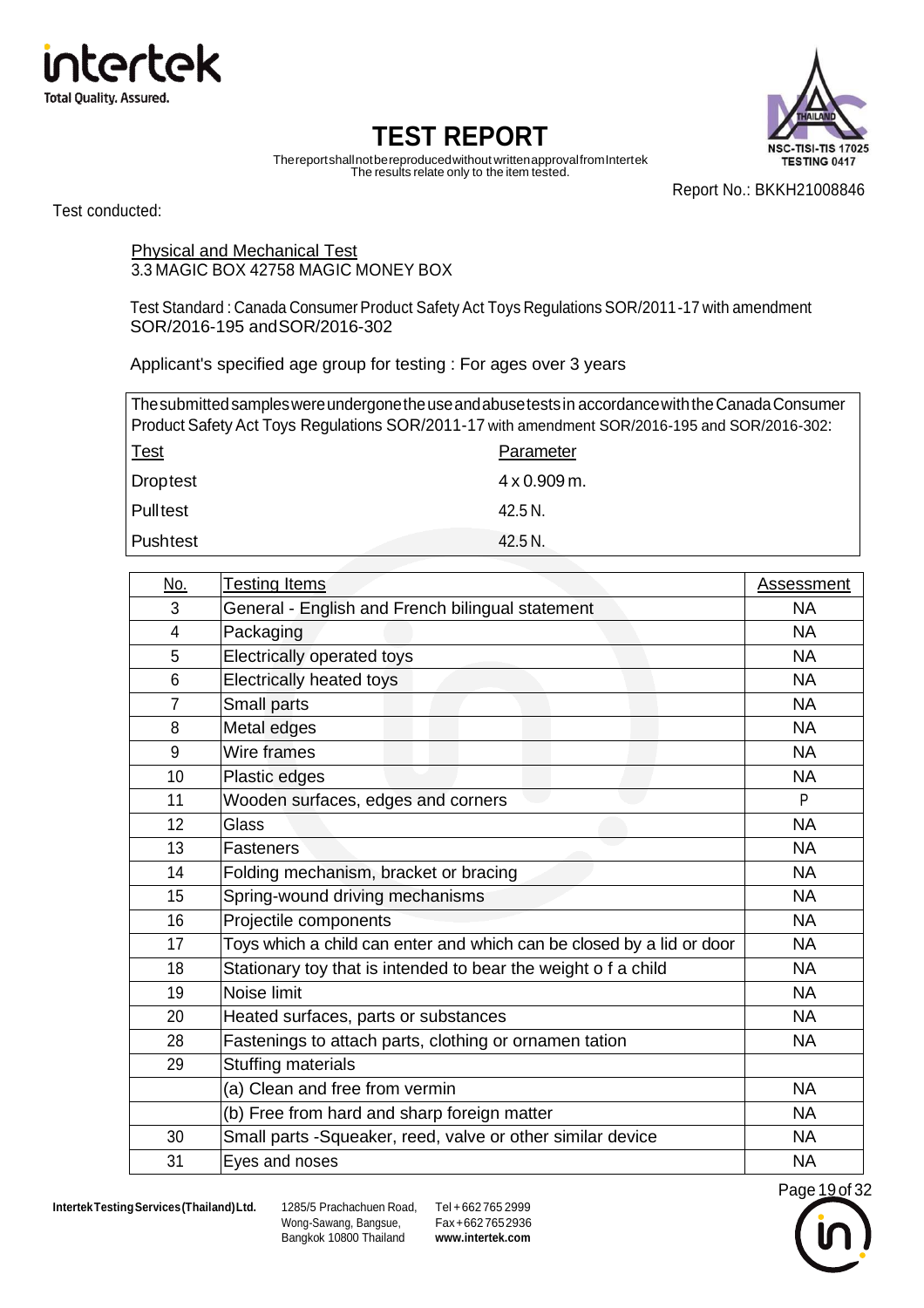



Thereportshallnotbereproducedwithout writtenapprovalfromIntertek The results relate only to the item tested.

Report No.: BKKH21008846

Test conducted:

| <u>No.</u> | Testing Items                                    | Assessment |
|------------|--------------------------------------------------|------------|
| 35         | Plant seeds for making noise                     | <b>NA</b>  |
| 36         | Plant seeds for stuffing materia I               | <b>NA</b>  |
| 37         | Pull and push toys that has a shaft -like handle | <b>NA</b>  |
| 38         | Toy steam engines boilers                        | <b>NA</b>  |
| 39         | Finger paints                                    | <b>NA</b>  |
| 40         | Rattle                                           | <b>NA</b>  |
| 41         | <b>Elastics</b>                                  | <b>NA</b>  |
| 42         | Yo-yo type balls                                 | <b>NA</b>  |
|            | (a) Stretchable cords                            | <b>NA</b>  |
|            | (b) Similar product                              | <b>NA</b>  |
| 43         | <b>Batteries</b>                                 | <b>NA</b>  |

Remark:P=Pass NA = Not Applicable

Testing period : July 16, 2021 to August 24, 2021 \*\*\*\*\*\*\* \*\* \*\*\*\*\*\*\*\*\*\*\*\*\*\*\*\*\*\*\*\*\*\*\*\*\*\*\*\*\*\*\*\*\*\*\*\*\*\*\*\*\*\*\*\*\*\*\*\*\*\*\*\*\*\*\*\*\*\*\*\*\*\* \*\*\*\*\*\*\*\*\*\*\*\*\*\*\*\*\*\*\*\*\*\*\*\*\*

**IntertekTestingServices(Thailand)Ltd.** 1285/5 Prachachuen Road, Tel +662 765 2999

Wong-Sawang, Bangsue, Bangkok 10800 Thailand

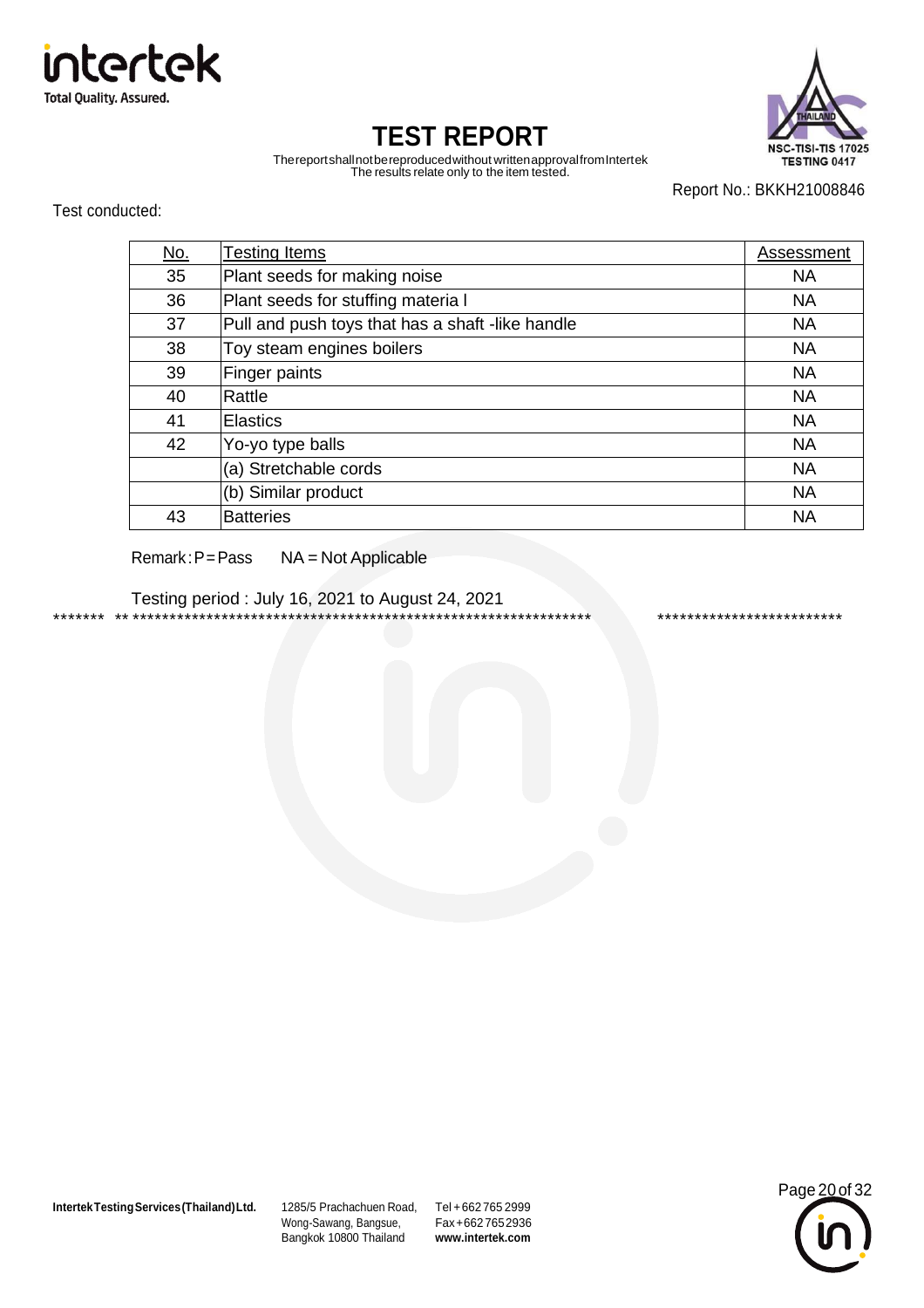



Thereportshallnotbereproducedwithout writtenapprovalfromIntertek The results relate only to the item tested.

Report No.: BKKH21008846

Test conducted:

Physical and Mechanical Test 3.4 MONEY HOLDER 32355 GIFT CARD ATM BOX

Test Standard : Canada Consumer Product Safety Act Toys Regulations SOR/20 11-17 with amendment SOR/2016-195 andSOR/2016-302

Applicant's specified age group for testing : For ages over 3 years

| The submitted samples were undergone the use and abuse tests in accordance with the Canada Consumer<br>Product Safety Act Toys Regulations SOR/2011-17 with amendment SOR/2016-195 and SOR/2016-302: |                     |  |  |  |
|------------------------------------------------------------------------------------------------------------------------------------------------------------------------------------------------------|---------------------|--|--|--|
| <u>Test</u><br>Parameter                                                                                                                                                                             |                     |  |  |  |
| <b>Droptest</b>                                                                                                                                                                                      | $4 \times 0.909$ m. |  |  |  |
| <b>Pulltest</b>                                                                                                                                                                                      | 42.5 N.             |  |  |  |
| <b>Pushtest</b>                                                                                                                                                                                      | 42.5 N.             |  |  |  |

| <u>No.</u>     | <b>Testing Items</b>                                                  | Assessment |
|----------------|-----------------------------------------------------------------------|------------|
| 3              | General - English and French bilingual statement                      | <b>NA</b>  |
| 4              | Packaging                                                             | <b>NA</b>  |
| 5              | Electrically operated toys                                            | <b>NA</b>  |
| 6              | Electrically heated toys                                              | <b>NA</b>  |
| $\overline{7}$ | Small parts                                                           | <b>NA</b>  |
| 8              | Metal edges                                                           | P          |
| 9              | Wire frames                                                           | <b>NA</b>  |
| 10             | Plastic edges                                                         | P          |
| 11             | Wooden surfaces, edges and corners                                    | P          |
| 12             | Glass                                                                 | <b>NA</b>  |
| 13             | <b>Fasteners</b>                                                      | <b>NA</b>  |
| 14             | Folding mechanism, bracket or bracing                                 | <b>NA</b>  |
| 15             | Spring-wound driving mechanisms                                       | <b>NA</b>  |
| 16             | Projectile components                                                 | <b>NA</b>  |
| 17             | Toys which a child can enter and which can be closed by a lid or door | <b>NA</b>  |
| 18             | Stationary toy that is intended to bear the weight of a child         | <b>NA</b>  |
| 19             | Noise limit                                                           | <b>NA</b>  |
| 20             | Heated surfaces, parts or substances                                  | <b>NA</b>  |
| 28             | Fastenings to attach parts, clothing or ornamen tation                | <b>NA</b>  |
| 29             | <b>Stuffing materials</b>                                             |            |
|                | (a) Clean and free from vermin                                        | <b>NA</b>  |
|                | (b) Free from hard and sharp foreign matter                           | <b>NA</b>  |
| 30             | Small parts -Squeaker, reed, valve or other similar device            | <b>NA</b>  |
| 31             | Eyes and noses                                                        | <b>NA</b>  |

Wong-Sawang, Bangsue, Bangkok 10800 Thailand

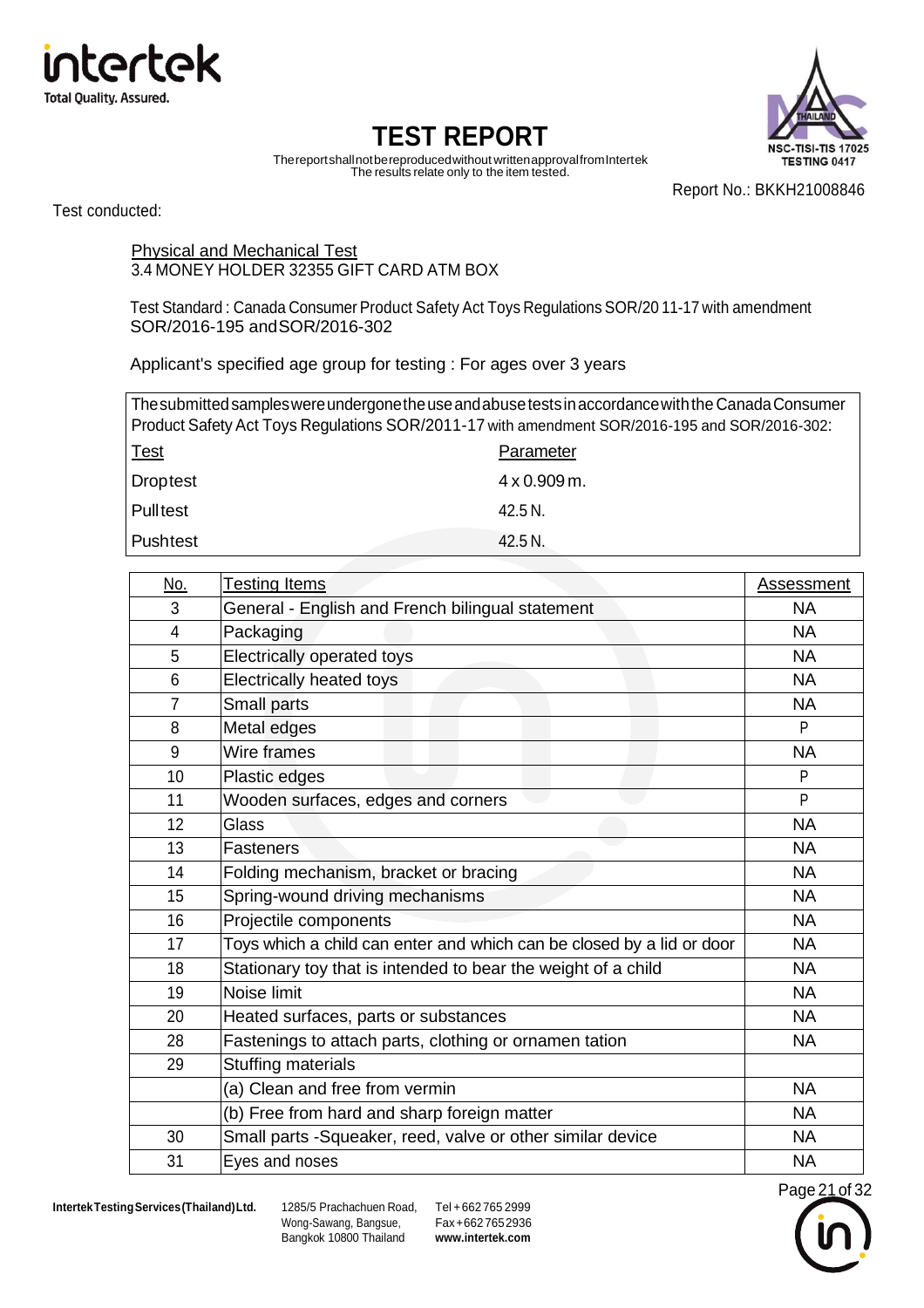



Thereportshallnotbereproducedwithout writtenapprovalfromIntertek The results relate only to the item tested.

Report No.: BKKH21008846

Test conducted:

| <u>No.</u> | <b>Testing Items</b>                            | Assessment |
|------------|-------------------------------------------------|------------|
| 35         | Plant seeds for making noise                    | <b>NA</b>  |
| 36         | Plant seeds for stuffing material               | <b>NA</b>  |
| 37         | Pull and push toys that has a shaft-like handle | <b>NA</b>  |
| 38         | Toy steam engines boilers                       | <b>NA</b>  |
| 39         | Finger paints                                   | <b>NA</b>  |
| 40         | Rattle                                          | <b>NA</b>  |
| 41         | <b>Elastics</b>                                 | <b>NA</b>  |
| 42         | Yo-yo type balls                                | <b>NA</b>  |
|            | (a) Stretchable cords                           | <b>NA</b>  |
|            | (b) Similar product                             | <b>NA</b>  |
| 43         | <b>Batteries</b>                                | <b>NA</b>  |

#### Remark:P=Pass NA = Not Applicable

Testing period : July 16, 2021 to August 06, 2021 \*\*\* \*\*\*\*\*\*\*\*\*\*\*\*\*\*\*\* \*\*\*\*\*\*\*\*\*\*\*\*\*\*\*\*\*\*\*\*\*\*\*\*\*\*\*\*\*\*\*\*\*\*\*\*\*\*\*\*\*\*\*\*\*\*\*\*\*\*\*\*\*\*\*\*\*\*\*\*\*\*\*\*\*\*\*\*\*\*\*\*\*\* \*\* \*

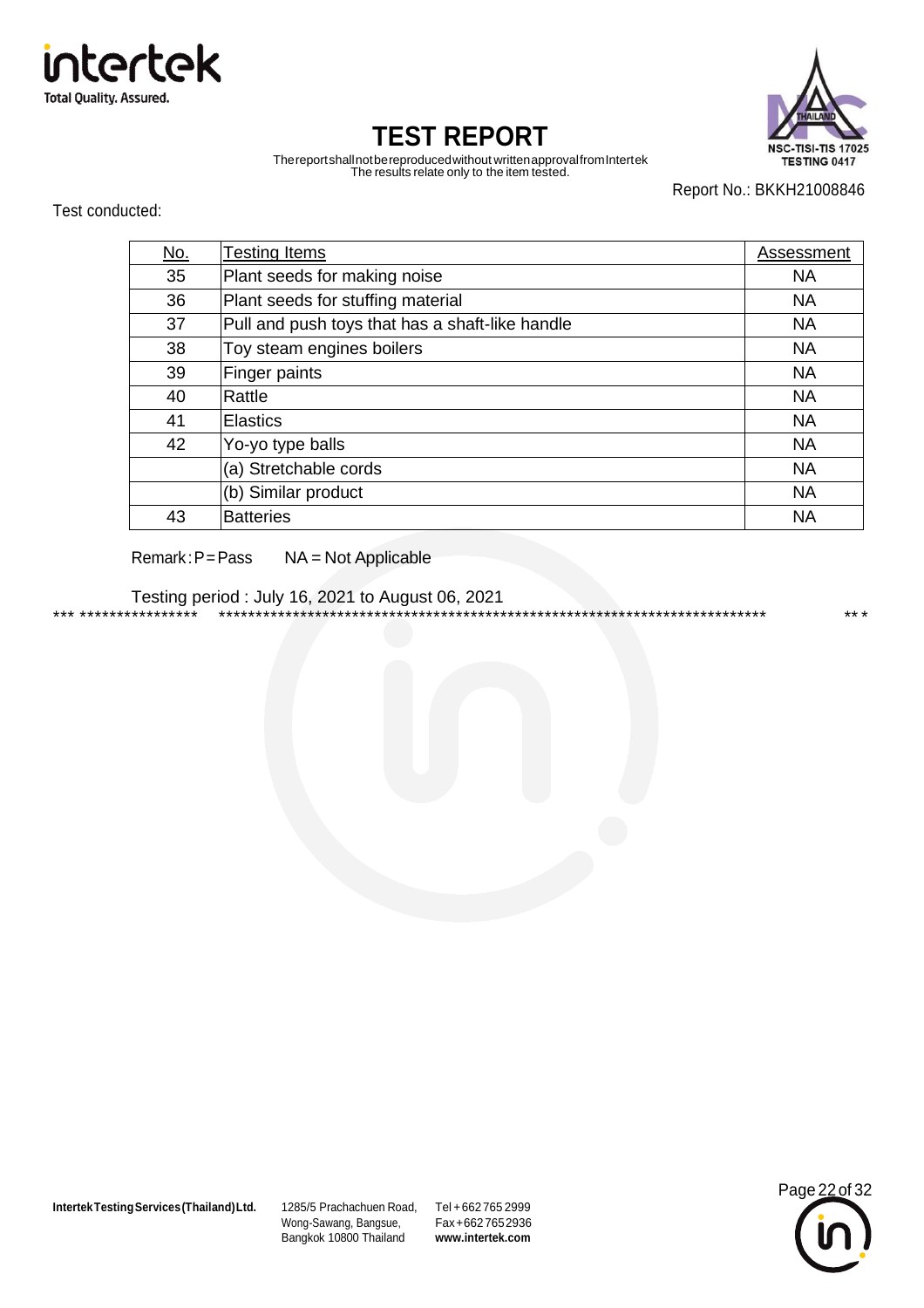



Thereportshallnotbereproducedwithout writtenapprovalfromIntertek The results relate only to the item tested.

Report No.: BKKH21008846

Test conducted:

#### 4 Cellulose Nitrate andCelluloid 4.1 WOODS DILEMMA 40136 GOLF BALL DILEMMA

Test Standard: Canada Consumer Product Safety Act Toys Regulations SOR/2011-17 section 21 with amendment SOR/2016-195 and SOR/2016-302

|                             | Assessment | Requirement |
|-----------------------------|------------|-------------|
| Cellulose Nitrate/Celluloid | Absent     | Absent      |

Testingperiod: July 16, 2021 to July 21, 2021

Cellulose Nitrate and Celluloid 4.2 ATM PUZZLE 46266 CURRENCY VAULT (ATM)

Test Standard : Canada Consumer Product Safety Act Toys Regulations SOR/2011-17 section 21 with amendment SOR/2016-195 and SOR/2016-302

|                             | Assessment | Requirement |  |
|-----------------------------|------------|-------------|--|
| Cellulose Nitrate/Celluloid | Absent     | Absent      |  |

Testingperiod : July 16, 2021 to July 21, 2021

Cellulose Nitrate and Celluloid

4.3 MAGIC BOX 42758 MAGIC MONEY BOX

Test Standard : Canada Consumer Product Safety Act Toys Regulations SOR/2011-17 section 21 with amendment SOR/2016-195 and SOR/2016-302

|                             | Assessment | Requirement |
|-----------------------------|------------|-------------|
| Cellulose Nitrate/Celluloid | Absent     | Absent      |

Testingperiod: July 16, 2021 to July 21, 2021

Cellulose Nitrate and Celluloid 4.4 MONEY HOLDER 32355 GIFT CARD ATM BOX

Test Standard : Canada Consumer Product Safety Act Toys Regulations SOR/2011-17 section 21 with amendment SOR/2016-195 and SOR/2016-302

\*\*\*\*\*\* \*\*\*\*\*\*\*\*\*\*\*\*\*\*\*\*\*\*\*\*\*\*\*\*\*\*\*\*\*\*\*\*\*\*\*\*\* \*\*\*\*\*\*\*\*\*\*\*\*\*\* \*\*\*\*\*\*\*\*\*\*\*\*\*\*\* \*\*\*\*\*\*\*\*\*\*\*\*\*\* \*\*\*\*\*\*\*\* \*\*

|                             | Assessment | Requirement |
|-----------------------------|------------|-------------|
| Cellulose Nitrate/Celluloid | Absent     | Absent      |

Testing period : July 16, 2021 to July 21, 2021

**IntertekTestingServices(Thailand)Ltd.** 1285/5 Prachachuen Road, Tel +662 765 2999

Wong-Sawang, Bangsue, Bangkok 10800 Thailand

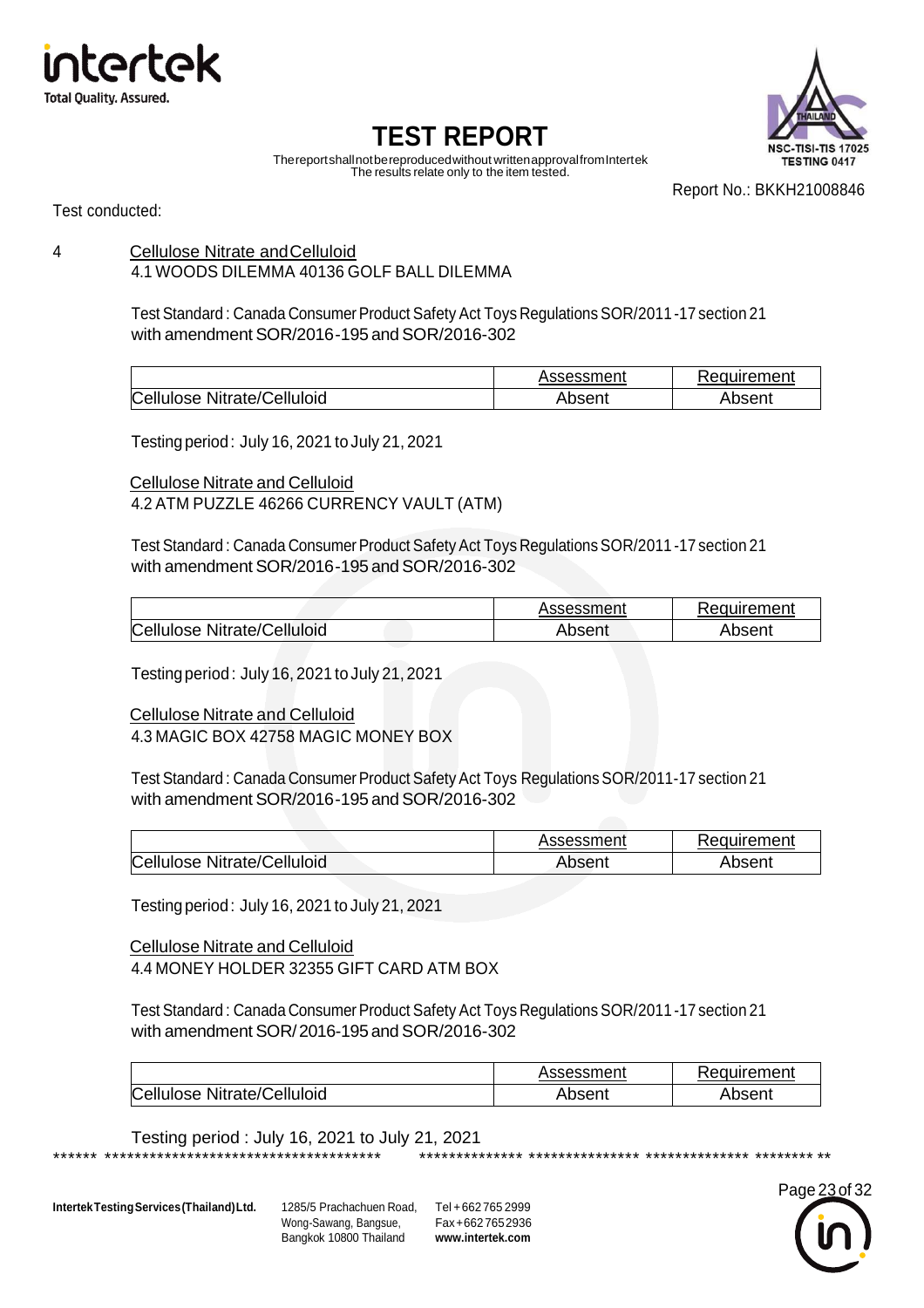



Thereportshallnotbereproducedwithout writtenapprovalfromIntertek The results relate only to the item tested.

Report No.: BKKH21008846

Test conducted:

#### 5 Heavy ElementsAnalysis

As per clause 8.3.2, 8.3.3, 8.3.4 with reference to clause 4.3.5.1(2) and clause 8.3.5 with reference to clause 4.3.5.2(2)(b) of the ASTM Standard Consumer Safety Specification on Toy Safety F963-17, acid extraction methodwasusedandheavyelementsmigrationcontentweredeterminedbyICP-OESanalysis.

| Test               | Result (mg/kg) |           |           | LOD       | LOQ     | Limit   |         |
|--------------------|----------------|-----------|-----------|-----------|---------|---------|---------|
|                    |                | (2)       | (3)       | (4)       | (mg/kg) | (mg/kg) | (mg/kg) |
| Sol. Barium (Ba)   | ND.            | ND        | <5        | $<$ 5     |         | 5       | 1000    |
| Sol. Lead (Pb)     | <b>ND</b>      | ND.       | <b>ND</b> | <b>ND</b> |         | 5       | 90      |
| Sol. Cadmium (Cd)  | <b>ND</b>      | <b>ND</b> | <b>ND</b> | <b>ND</b> |         | 5       | 75      |
| Sol. Antimony (Sb) | <b>ND</b>      | ND.       | <b>ND</b> | <b>ND</b> | 2       | 5       | 60      |
| Sol. Selenium (Se) | <b>ND</b>      | ND.       | <b>ND</b> | <b>ND</b> |         | 5       | 500     |
| Sol. Chromium (Cr) | <b>ND</b>      | <b>ND</b> | <b>ND</b> | <b>ND</b> | 2       | 5       | 60      |
| Sol. Mercury (Hg)  | <b>ND</b>      | <b>ND</b> | <b>ND</b> | <b>ND</b> |         | 5       | 60      |
| Sol. Arsenic (As)  | <b>ND</b>      | <b>ND</b> | <b>ND</b> | <b>ND</b> | 2       | 5       | 25      |

Note: The results were adjusted by subtracting analytical correction factor.

Sol. = Soluble

mg/kg = Milligramperkilogrambasedonweightofsample;=ppm=Partspermillion

\*\*\*\*\*\*\*\*\*\*\*\*\*\*\*\*\*\*\*\* \*\*\*\*\*\*\*\*\*\*\*\*\*\*\*\*\*\*\*\*\*\*\*\*\*\* \*\*\*\*\*\*\*\*\*\*\*\*\*\*\*\*\*\*\*\*\*\*\*\*\*\*\*\*\*\*\*\*\*\* \*\*\*\*\*\*\*\*\*\*\*\*\*\*\*\*

< = Less than

LOD = Limit of Detection

- LOQ = Limit of Quantitation
- ND = Not detected (Less than LOD)

#### Tested Components :

- (1) = Clear Acrylic Plastic Sheet
- (2) = White plastic (Golf Ball)
- (3) = Clear Surface Coating (Lacquer + Sealer)
- (4) = Clear Surface Coating (Lacquer + Oil)

Testing period : July 16, 2021 to July 19, 2021

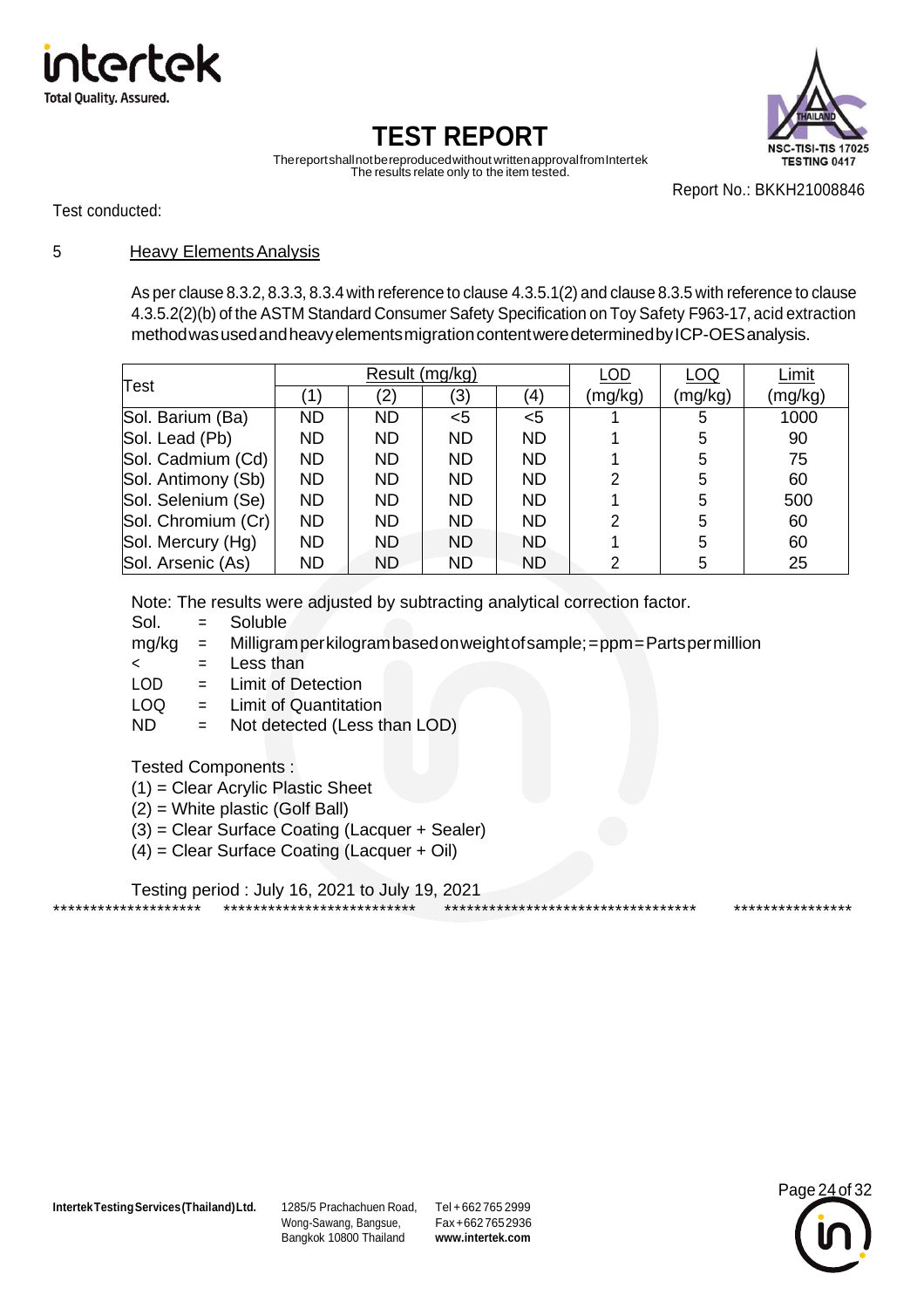



Thereportshallnotbereproducedwithout writtenapprovalfromIntertek The results relate only to the item tested.

Report No.: BKKH21008846

Test conducted:

#### Total Lead (Pb) Content

Asper clauses 8.3.1with reference to clause 4.3.5.1(1) andclause 4.3.5.2(2)(a) of theASTM Standard ConsumerSafetySpecification on ToySafety F963-17, test method CPSC-CH-E1001-08.3:2012,CPSC-CH-E1002-08.3:2012 and CPSC-CH-E1003-09.1:2011 were used and total Lead content was determined by ICP-OES analysis.

#### (I) Surface coating

| <b>Tested Component</b> | Result (mg/kg) | nn.<br>(mq/kg) | _OQ (mg/kg) | (mg/kg)<br>Limit |
|-------------------------|----------------|----------------|-------------|------------------|
| ົ<br>J                  | ND             |                |             | 90               |
| '4                      | ND             |                |             | 90               |

#### (II) Non-surface coating

| <b>Tested Component</b> | Result (mg/kg) | (mq/kg)<br>ωD | .OQ (mg/kg) | Limit (mg/kg) |
|-------------------------|----------------|---------------|-------------|---------------|
|                         | ND             |               |             | 10C           |
| ∠                       | ND             |               |             | 10C           |
| (5                      | ND             |               |             | 10C           |

mg/kg = Milligram per kilogram based on weight of sample;

- LOD **=** Limit of Detection
- LOQ = Limit of Quantitation
- ND **=** Not detected (Less than LOD)

#### Tested Components :

- (1) = Clear Acrylic Plastic Sheet
- (2) = White plastic (Golf Ball)
- (3) = Clear Surface Coating (Lacquer + Sealer)
- (4) = Clear Surface Coating (Lacquer + Oil)
- (5) = Silver Steel

Testing period : July 16, 2021 to July 19, 2021 \*\*\*\*\*\*\*\*\*\*\*\*\*\*\*\*\*\*\*\*\*\*\*\*\*\*\*\*\*\*\*\*\*\*\*\*\*\*\*\*\*\*\*\*\*\*\*\*\*\*\*\*\*\*\*\*\*\*\*\*\*\*\*\*\*\*\*\*\*\*\*\*\* \*\*\*\*\*\*\*\* \*\*\*\*\*\*\*\*\*\*\*\*\*\*\*

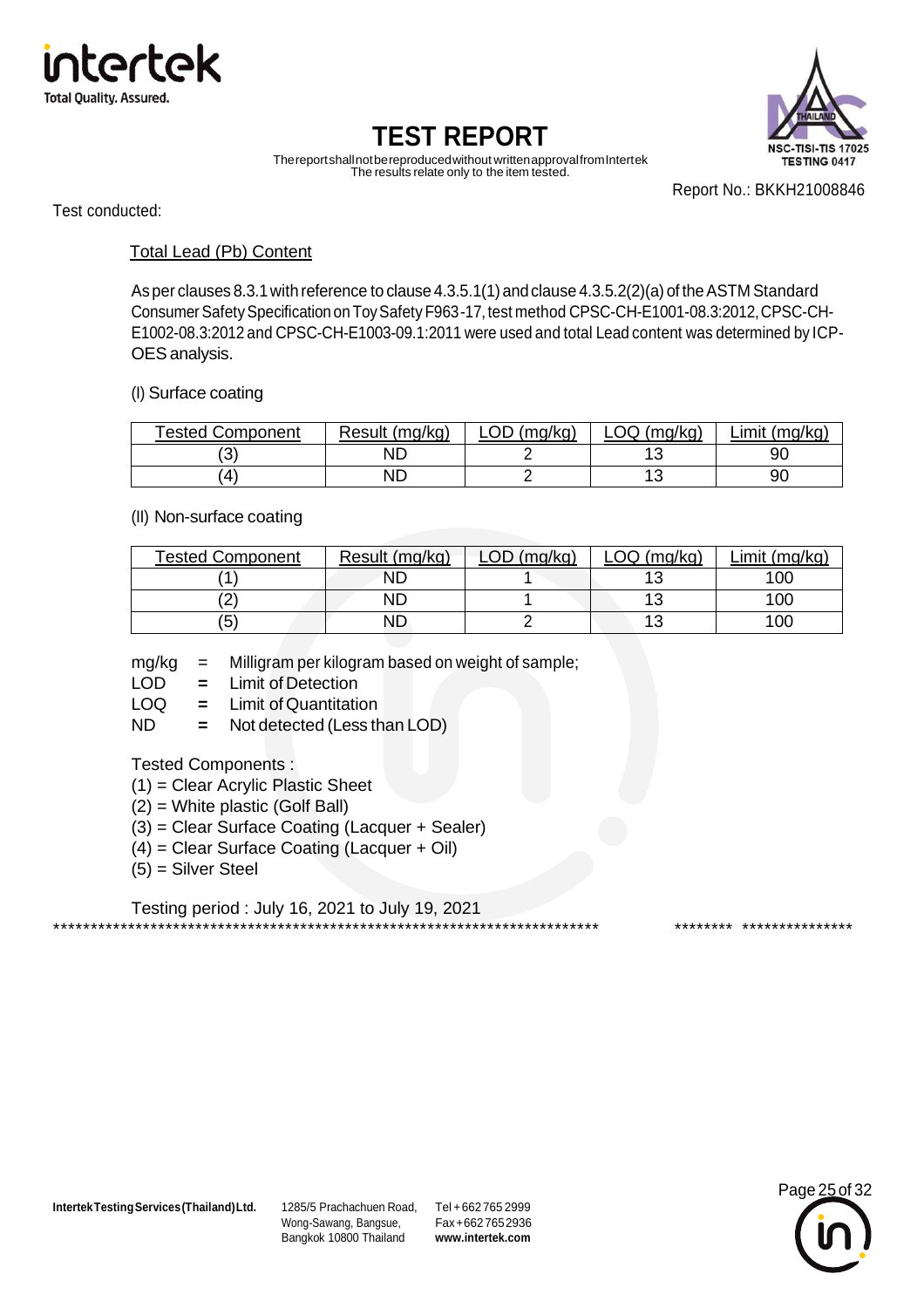



Thereportshallnotbereproducedwithout writtenapprovalfromIntertek The results relate only to the item tested.

Report No.: BKKH21008846

Test conducted:

#### 6 Total Lead (Pb) Content in Surface Coating

As per U.S. Consumer Product Safety Improvement Act of 2008 (H.R. 4040), Title I, Section 101 for children's products containing Lead, CPSC-CH-E1003-09.1:2011 method was used and total Lead content was determined by ICP-OESanalysis.

| Tested component | <u>Result</u><br>(mg/kg) |  | <u>LOQ</u><br>(mg/kg) | <u>Limit</u><br>(mg/kg) |
|------------------|--------------------------|--|-----------------------|-------------------------|
| ΄3               | ΝD                       |  | $\sqrt{2}$<br>N       | 90                      |
| 4                | ΝD                       |  | $\overline{A}$<br>N   | 90                      |

- Remark: mg/kg = Milligramperkilogrambasedonweightofsample;=ppm =Partspermillion
	- $ND$  = Not detected (Less than LOD)<br>LOD = Limit of Detection
	- $LOD = Limit of Detection  
	 $LOG = Limit of Quantitation$$  $=$  Limit of Quantitation

Tested component:

(3) = Clear Surface Coating (Lacquer + Sealer)

(4) = Clear Surface Coating (Lacquer + Oil)

Testing period: July 16, 2021 to July 19, 2021 \*\*\*\*\*\*\*\*\*\*\*\*\*\*\*\*\*\*\*\*\*\*\*\*\*\*\*\*\*\*\*\*\*\*\*\*\* \*\*\*\*\*\*\*\*\*\*\*\* \*\*\*\*\*\*\*\*\* \*\*\*\*\*\*\*\*\*\*\*\*\*\*\*\*\*\*\*\* \*\*\*\*\*\*\*\*\*\* \*\*\*\*\*\*\*\*

**IntertekTestingServices(Thailand)Ltd.** 1285/5 Prachachuen Road, Tel +662 765 2999

Wong-Sawang, Bangsue, Bangkok 10800 Thailand

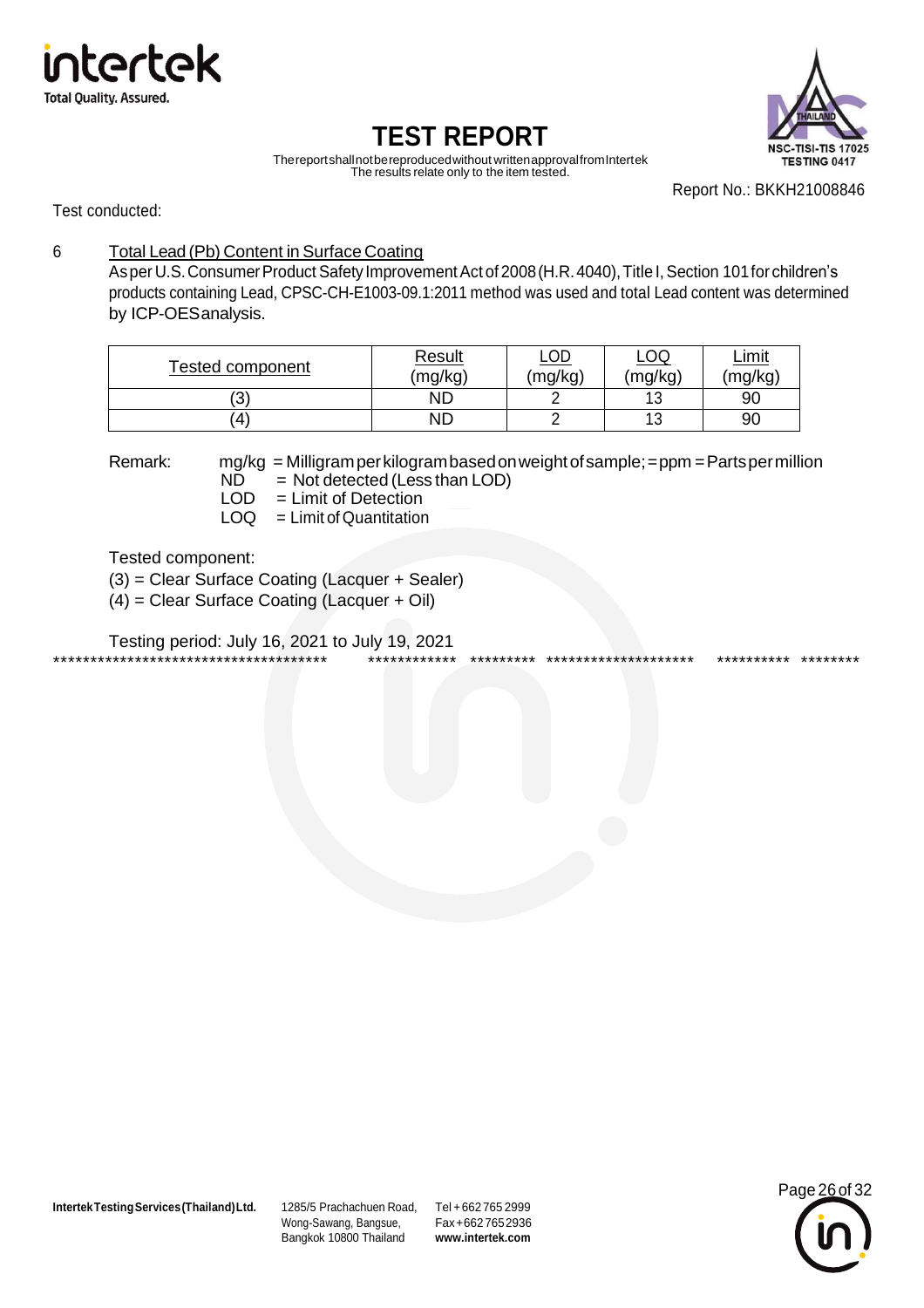



Thereportshallnotbereproducedwithout writtenapprovalfromIntertek The results relate only to the item tested.

Report No.: BKKH21008846

Test conducted:

#### 7 Total Lead (Pb) Content in Substrate Material - Non- Metal Children's Product

As per U.S. Consumer Product Safety Improvement Act of 2008 (H.R. 4040), Title I, Section 101 for children's products containing Lead, CPSC-CH-E1002-08.3:2012 method was used and total Lead content was determined by ICP-OESanalysis.

| <b>Tested component</b> | <b>Result</b> | <u>LOD</u> | $\underline{\mathsf{LOQ}}$ | <u>Limit</u> |
|-------------------------|---------------|------------|----------------------------|--------------|
|                         | (mg/kg)       | (mg/kg)    | (mg/kg)                    | (mg/kg)      |
|                         | ΝD            |            | 13                         | 100          |
| ′ິ<br>▵                 | ND            |            | 12<br>ن ا                  | 100          |

- Remark: mg/kg = Milligramperkilogrambasedonweightofsample;=ppm =Partspermillion
	- $N\overline{D}$  = Not detected (Less than LOD)<br>LOD = Limit of Detection
	- $LOD = Limit of Detection  
	 $LOG = Limit of Quantitation$$  $=$  Limit of Quantitation

Tested component:

(1) = Clear Acrylic Plastic Sheet

(2) = White plastic (Golf Ball)

Testing period: July 16, 2021 to July 19, 2021 \*\*\* \*\*\*\*\*\*\*\*\*\*\*\*\*\*\*\*\*\*\*\*\*\*\*\*\*\*\*\*\* \*\*\*\*\*\*\*\*\*\*\*\*\*\*\*\* \*\*\*\*\*\*\*\*\*\*\*\*\*\*\*\*\*\*\*\*\*\*\*\*\*\*\*\*\* \*\*\*\*\*\* \*\*\*\*\*\*\*\*\*\*\*\*\*

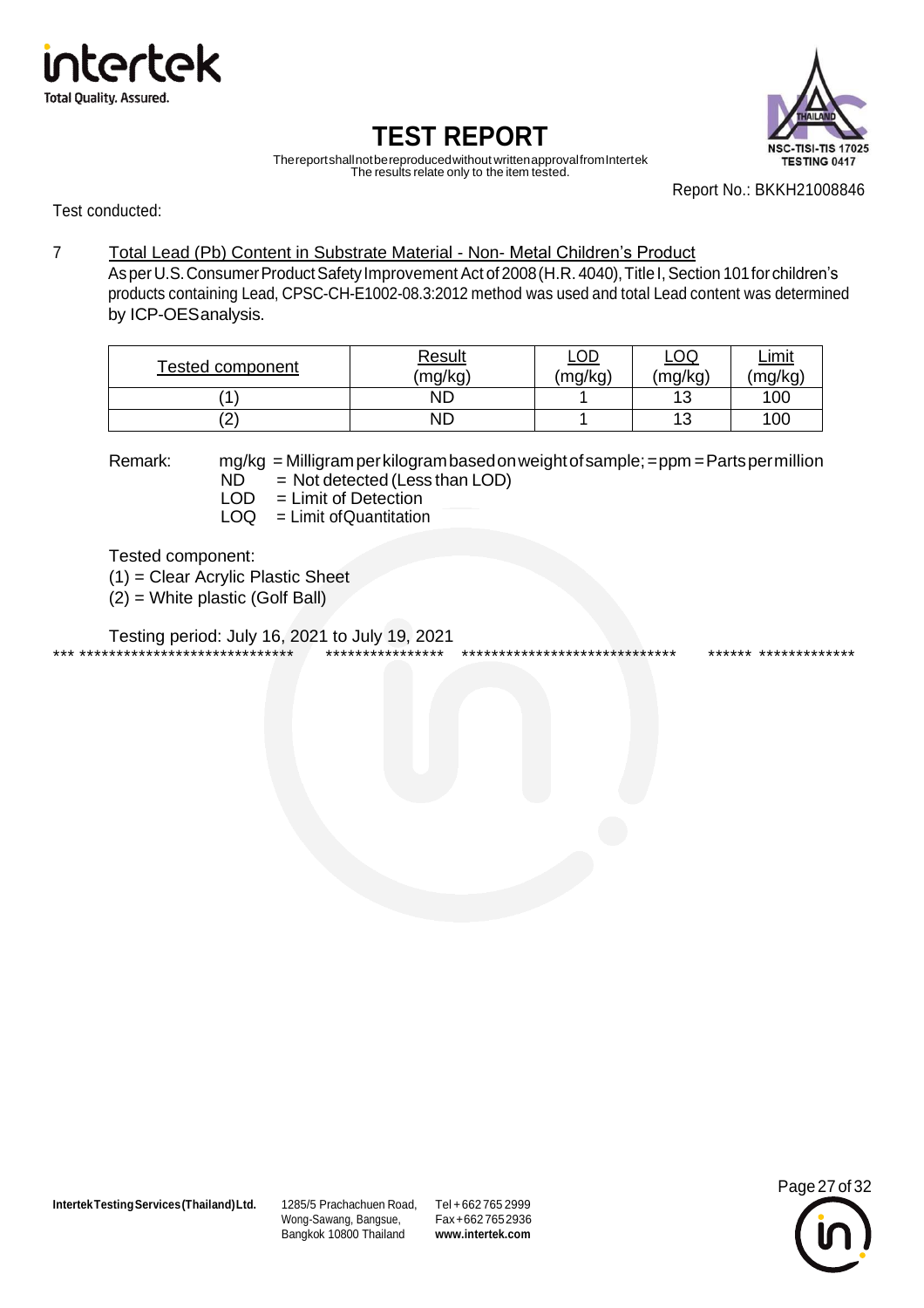



Thereportshallnotbereproducedwithout writtenapprovalfromIntertek The results relate only to the item tested.

Report No.: BKKH21008846

Test conducted:

#### 8 Total Lead (Pb) Content in Substrate Material - Children's Metal Product

Asper U.S. Consumer Product Safety Improvement Act of 2008 (H.R. 4040), Title I, Section 101 for children's products containing Lead, CPSC-CH-E1001-08.3:2012 method was used and total Lead content was determined by ICP-OESanalysis.

| <b>Fested component</b>       | Result  | <u>LOD</u> | $\underline{\mathsf{LOQ}}$ | <u>Limit</u> |
|-------------------------------|---------|------------|----------------------------|--------------|
|                               | (mg/kg) | (mg/kg)    | (mg/kg)                    | (mg/kg)      |
| $\overline{\phantom{0}}$<br>J | ΝD      |            | $\sim$<br>ں ا              | 100          |

Remark: mg/kg = Milligramperkilogrambasedonweightofsample;=ppm =Partspermillion  $ND$  = Not detected (Less than LOD)

 $LOD = Limit of Detection  
\n $LOG = Limit of Quantitation$$  $=$  Limitof Quantitation

Tested component: (5) = Silver Steel

Testing period: July 16, 2021 to July 19, 2021 \*\*\*\*\*\*\*\*\*\*\*\*\*\*\*\*\*\*\*\*\*\*\*\*\*\*\*\*\*\*\*\*\*\* \*\*\*\*\*\* \*\*\*\*\*\*\*\*\*\*\*\*\*\*\*\*\*\*\*\*\*\* \*\*\*\*\*\*\*\*\*\*\*\*\*\*\*\*\*\*\*\*\*\*\*\*\*\*\*\*\* \*\*\*\*\*

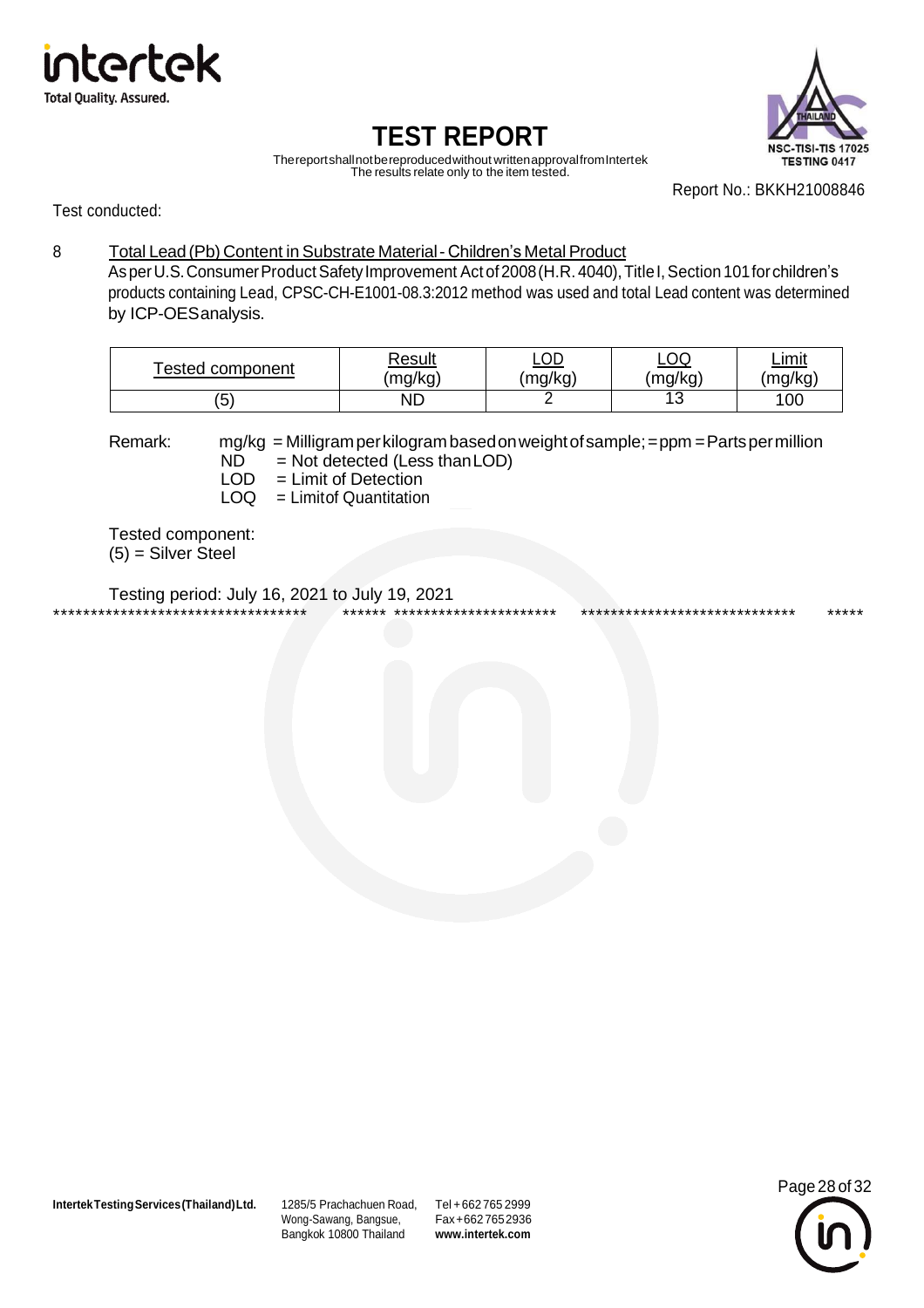



Thereportshallnotbereproducedwithout writtenapprovalfromIntertek The results relate only to the item tested.

Report No.: BKKH21008846

Test conducted:

#### 9 Phthalate Content Test

As per Standard Operating Procedure for Determining Phthalates, test method CPSC-CH-C1001-09.4:2018 was used and phthalate content was determined by GC -MS analysis.

| No. Substances    |                                | Result    |           |           | ∟0D               | LOQ     | (16CFR1307)    |               |
|-------------------|--------------------------------|-----------|-----------|-----------|-------------------|---------|----------------|---------------|
|                   |                                | (%, w/w)  |           |           | $(\%$ , w/w)      | (%,w/w) | Limit (%, w/w) |               |
|                   |                                | (1)       | (2)       | (3)       | $\left( 4\right)$ |         |                | <u>(max.)</u> |
| 1)                | Dibutyl phthalate (DBP)        | ND        | <b>ND</b> | <b>ND</b> | <b>ND</b>         | 0.0015  | 0.0030         | 0.1           |
| 2)                | Diethyl hexyl phthalate (DEHP) | <b>ND</b> | <b>ND</b> | <b>ND</b> | <b>ND</b>         | 0.0015  | 0.0030         | 0.1           |
| 3)                | Benzyl butyl phthalate (BBP)   | ND        | <b>ND</b> | <b>ND</b> | <b>ND</b>         | 0.0015  | 0.0030         | 0.1           |
| $ 4\rangle$       | Diisononyl phthalate (DINP)    | <b>ND</b> | <b>ND</b> | <b>ND</b> | <b>ND</b>         | 0.0015  | 0.0090         | 0.1           |
| $\vert 5)$        | Di-isobutyl phthalate (DIBP)   | <b>ND</b> | <b>ND</b> | <b>ND</b> | <b>ND</b>         | 0.0015  | 0.0030         | 0.1           |
| $\vert 6)$        | Di-n-pentylphthalate (DPENP)   | <b>ND</b> | <b>ND</b> | <b>ND</b> | <b>ND</b>         | 0.0015  | 0.0030         | 0.1           |
| $\vert 7 \rangle$ | Di-n-hexyl phthalate (DHEXP)   | <b>ND</b> | <b>ND</b> | <b>ND</b> | <b>ND</b>         | 0.0015  | 0.0030         | 0.1           |
| 8)                | Di-cyclohexyl phthalate (DCHP) | ND.       | <b>ND</b> | <b>ND</b> | <b>ND</b>         | 0.0015  | 0.0030         | 0.1           |

Remark: The above limit was quoted according to US16 CFR Part 1307 for Prohibition of Children's Toys and Child Care Articles Containing Specified Phthalate s.

%,w/w =Percentageweight by weight

- LOD= Limit of Detection
- LOQ = Limit of Quantitation
- ND = Not detected (Less than LOD)

Tested Component :

- (1) = Clear Acrylic Plastic Sheet
- (2) = White plastic (Golf Ball)
- (3) = Clear Surface Coating (Lacquer + Sealer)
- (4) = Clear Surface Coating (Lacquer + Oil)

Testing period : July 16, 2021 to August 31, 2021 \*\*\*\*\*\* \*\*\*\*\*\*\*\*\*\*\*\*\*\*\*\*\*\*\*\*\* \*\*\*\*\*\*\*\*\*\* \*\*\*\*\* \*\*\*\*\*\*\*\*\*\*\*\*\*\*\*\*\* \*\*\*\*\*\*\*\*\*\*\*\*\*\*\*\*\*\*\*\*\*\*\*\*\*\*\* \*\*\* \*\*\*\*\* \*\*

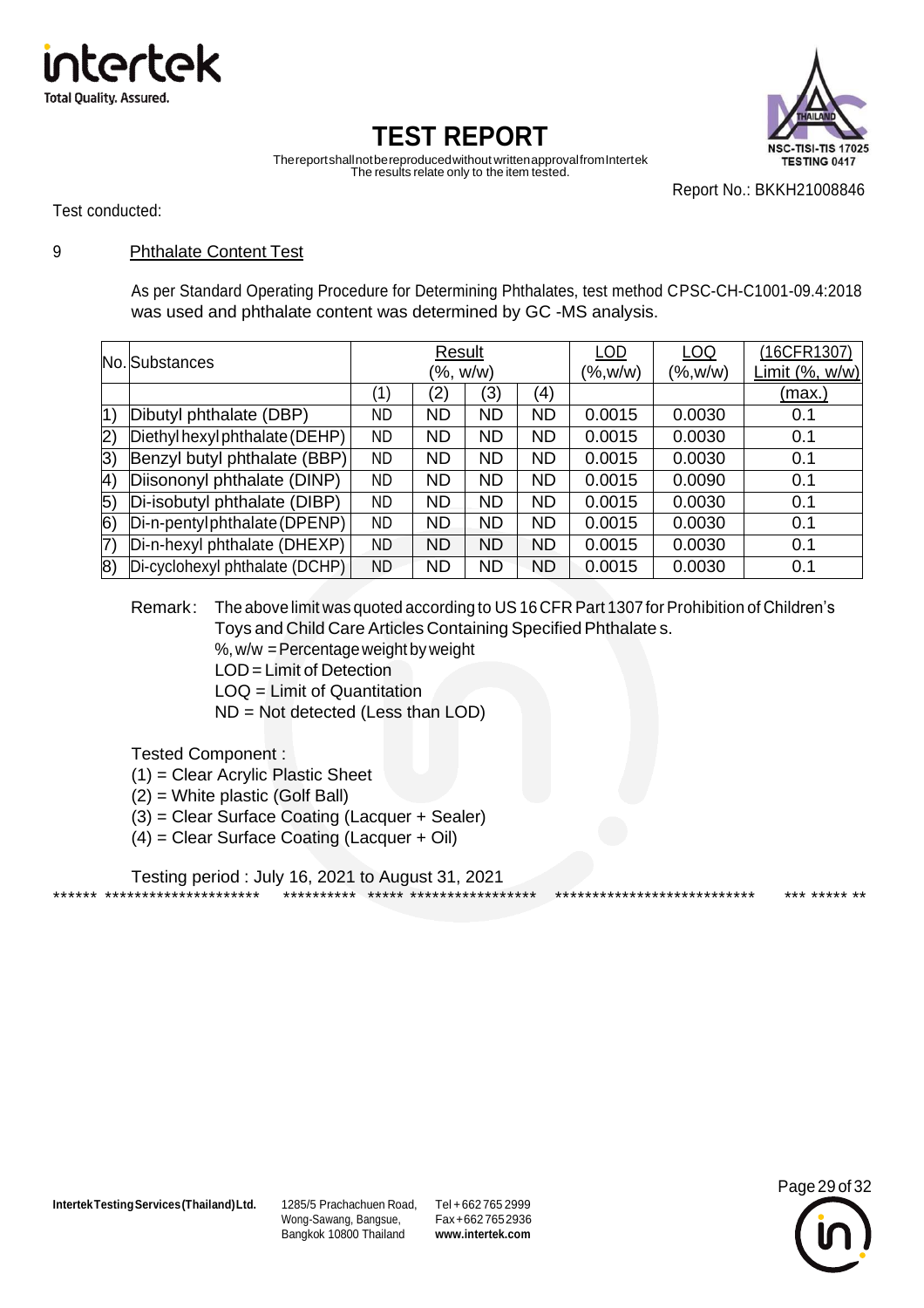



Thereportshallnotbereproducedwithout writtenapprovalfromIntertek The results relate only to the item tested.

Report No.: BKKH21008846

Test conducted:

#### 10 Toxic Elements Analysis<sup>D</sup>

As per Canada Consumer Product Safety Act Toys Regulations SOR/2011-17 Section 23 and amendment SOR/2016-195,aciddigestionandextractionmethodswereusedandtoxicelementscontentwere determined by Inductively Coupled Plasmamass Spectrometry.

| <b>Test</b>        | Result in<br>mg/kg |           |           |                   | LOQ<br>(mg/kg) | Limit in<br>mg/kg |
|--------------------|--------------------|-----------|-----------|-------------------|----------------|-------------------|
|                    |                    | '2)       | (3)       | $\left( 4\right)$ |                |                   |
| Total lead (Pb)    | <b>ND</b>          | ND        | $<$ 10    | $\overline{2}$    | 10             | 90                |
| Total mercury (Hg) | <b>ND</b>          | <b>ND</b> | <b>ND</b> | <b>ND</b>         | 10             | <b>ND</b>         |
| Sol. Barium (Ba)   | <b>ND</b>          | <b>ND</b> | <5        | $5$               |                | 1000              |
| Sol. Cadmium (Cd)  | <b>ND</b>          | <b>ND</b> | $<$ 5     | $<$ 5             |                | 1000              |
| Sol. Antimony (Sb) | <b>ND</b>          | <b>ND</b> | $5$       | $<$ 5             |                | 1000              |
| Sol. Selenium (Se) | <b>ND</b>          | <b>ND</b> | <5        | $5$               |                | 1000              |
| Sol. Arsenic (As)  | <b>ND</b>          | <b>ND</b> | <5        | $<$ 5             |                | 1000              |

Remark: mg/kg =Milligramperkilogram=ppm<br>Sol. = Soluble

- $=$  Soluble
- $\angle$  = Less than<br>ND = Not detec
- $=$  Not detected (<10 mg/kg)
- = Tested items are not included in the TISI Accreditation

Tested component:

- (1) = Clear Acrylic Plastic Sheet
- (2) = White plastic (Golf Ball)
- (3) = Clear Surface Coating (Lacquer + Sealer)
- (4) = Clear Surface Coating (Lacquer + Oil)

Testing period: July 16, 2021 to July 19, 2021 \*\*\*\*\*\*\*\*\*\*\*\*\*\*\*\*\*\*\*\*\*\*\*\*\*\*\*\*\*\*\*\* \*\*\*\*\*\*\*\*\*\*\* \*\*\*\*\*\*\*\*\* \*\*\*\*\*\*\*\*\*\*\*\*\*\*\*\*\*\*\*\*\*\*\*\*\*\*\*\*\*\*\*\*\*\*\*\*\*\*\*\*\*\*\*\*\*\*

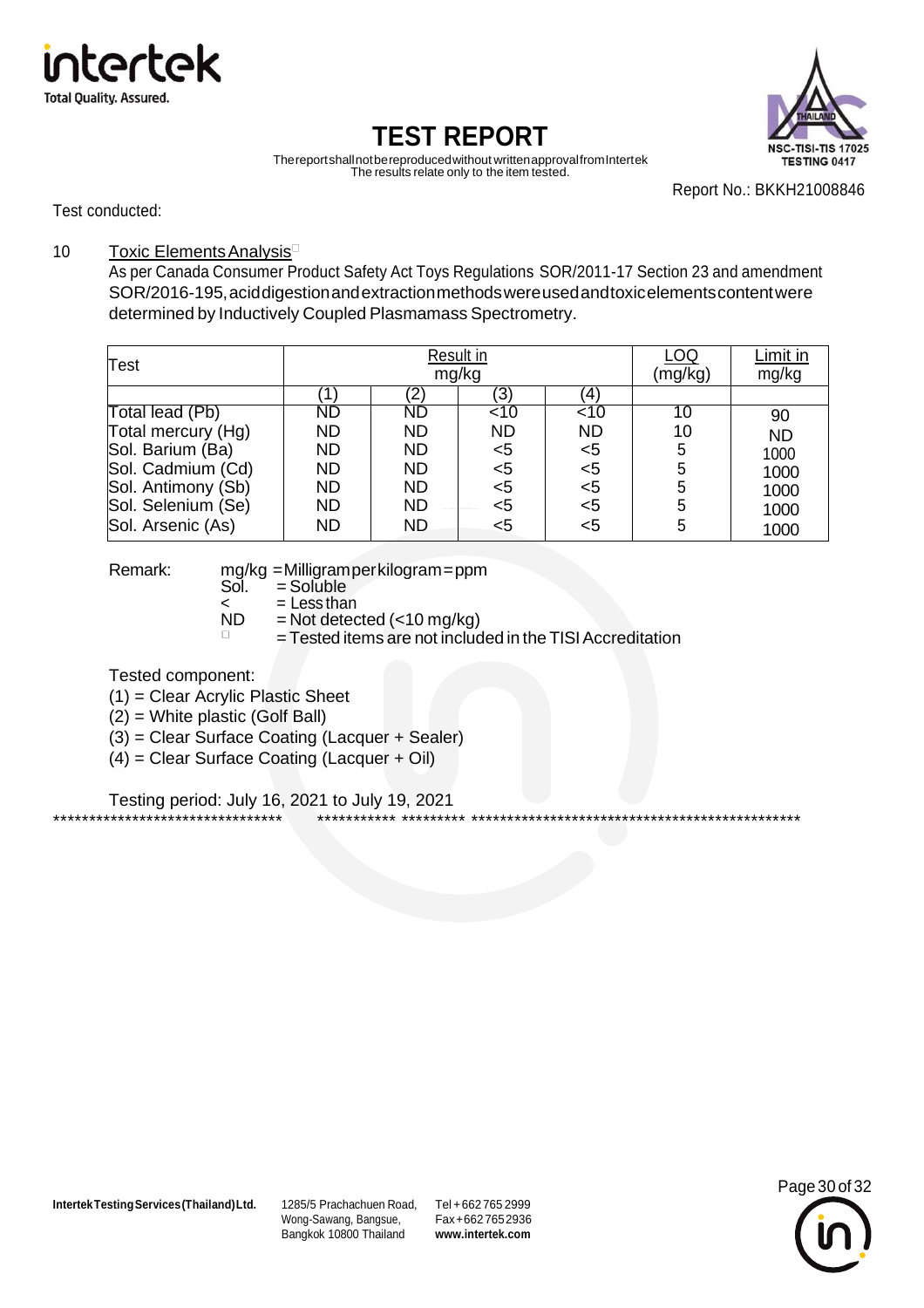



Thereportshallnotbereproducedwithout writtenapprovalfromIntertek The results relate only to the item tested.

Report No.: BKKH21008846

Test conducted:

#### 11 Total Lead (Pb) and Total Mercury Content

As per Canada Consumer Product Safety Act Toys Regulations SOR/2016-193,(surface coating) Pb+Hg acid digestion was used and Lead content, Mercury content was determined by ICP-OES analysis.

| Tested component   | <b>Result</b> | (mg/kg) | <u>_00</u><br>(mg/kg) | <u>_imit</u><br>(mg/kg) |
|--------------------|---------------|---------|-----------------------|-------------------------|
|                    | (3)           | (4)     |                       |                         |
| Total lead (Pb)    | <10           | :10     | ΙU                    | 90                      |
| Total mercury (Hg) | <10           | :10     | 1 U                   |                         |

Remark: mg/kg = Milligram per kilogram = ppm

 $\leq$  = Less than

 $LOD = Limit of Detection$  $LOQ = Limit of Quantitation$ 

Tested component:

(3) = Clear Surface Coating (Lacquer + Sealer)

(4) = Clear Surface Coating (Lacquer + Oil)

Testing period: July 16, 2021 to July 19, 2021 \*\*\*\*\*\*\* \*\*\*\*\*\* \*\*\*\*\*\*\*\*\*\*\*\*\* \*\*\*\*\*\*\*\*\*\*\*\*\*\*\*\*\*\*\*\*\*\*\*\*\*\*\*\*\*\*\*\*\*\* \*\*\*\* \*\*\*\* \*\*\* \*\*\*\*\*\*\*\*\*\*\*\*\*\*\*\*\*\*\*\*\*\*\*\*\*

**IntertekTestingServices(Thailand)Ltd.** 1285/5 Prachachuen Road, Tel +662 765 2999

Wong-Sawang, Bangsue, Bangkok 10800 Thailand